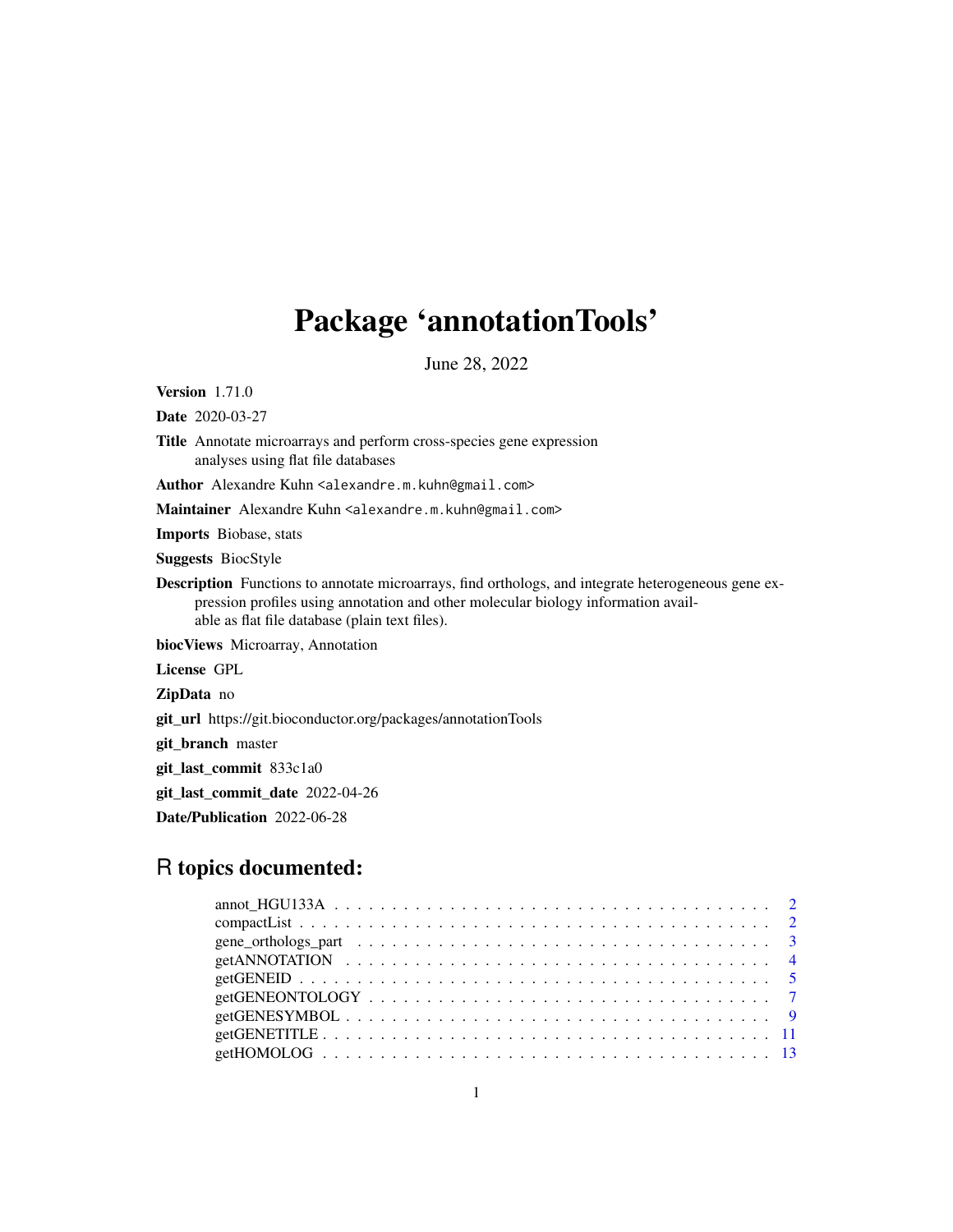# <span id="page-1-0"></span>2 compactList

| Index |                                                                                                                |  |
|-------|----------------------------------------------------------------------------------------------------------------|--|
|       |                                                                                                                |  |
|       |                                                                                                                |  |
|       |                                                                                                                |  |
|       |                                                                                                                |  |
|       |                                                                                                                |  |
|       | $listToCharacterVector \ldots \ldots \ldots \ldots \ldots \ldots \ldots \ldots \ldots \ldots \ldots \ldots 22$ |  |
|       |                                                                                                                |  |
|       | $HG-U133_Plus_2_ortholog_part \ldots \ldots \ldots \ldots \ldots \ldots \ldots \ldots \ldots 21$               |  |
|       |                                                                                                                |  |
|       |                                                                                                                |  |
|       |                                                                                                                |  |
|       |                                                                                                                |  |

annot\_HGU133A *annot\\_HGU133A*

# Description

Partial Affymetrix annotation for HG-U133A. Used in the example cross-species analysis presented in the vignette of package annotationTools.

# Format

data.frame with 188 rows and 43 columns

# Source

<http://www.affymetrix.com>

compactList *Concatenate list elements*

# Description

Concatenates given elements of a list.

# Usage

compactList(lst,l)

# Arguments

| lst | list object                                                                                |
|-----|--------------------------------------------------------------------------------------------|
|     | numeric vector specifying the number of list elements to be concatenated se-<br>quentially |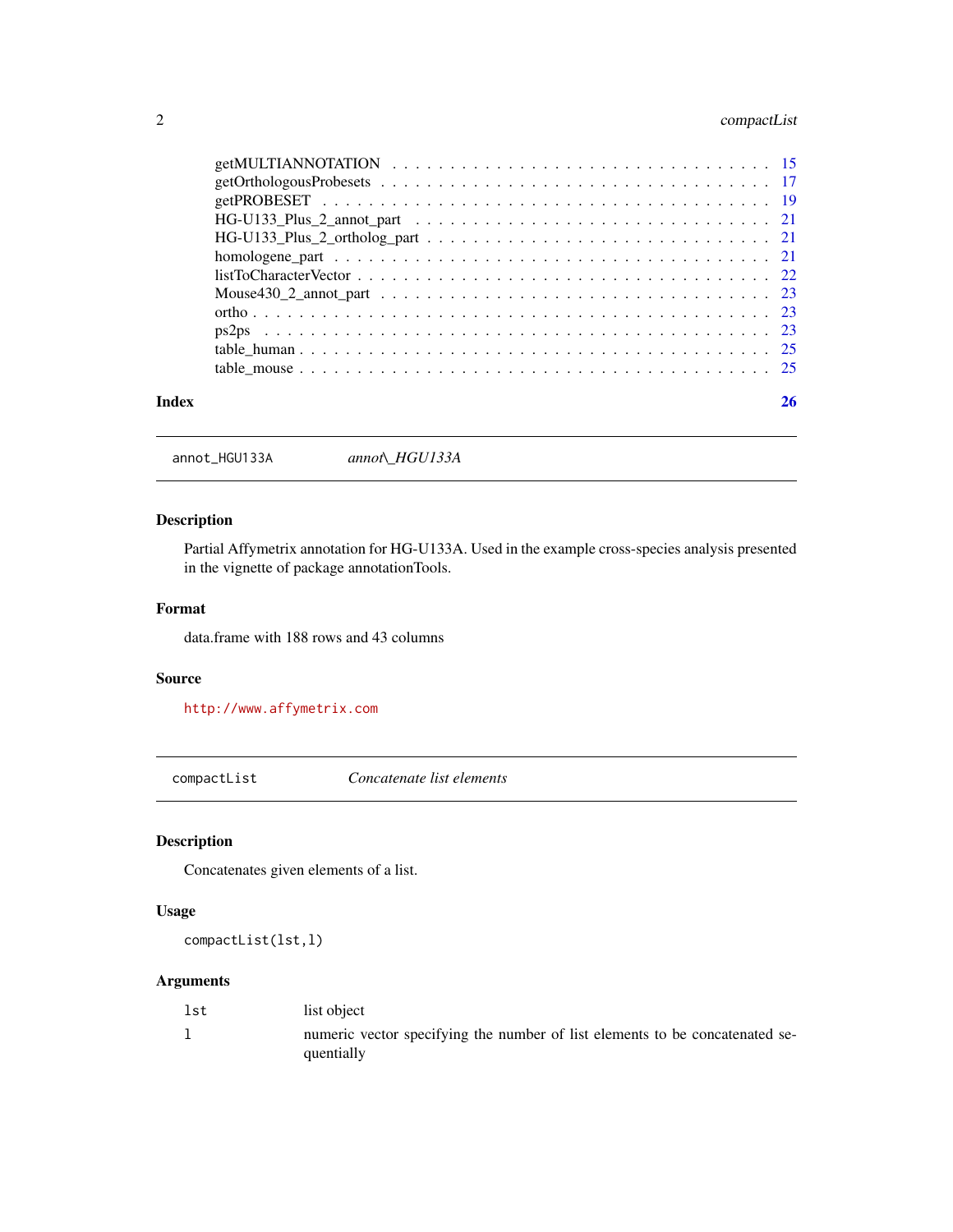# <span id="page-2-0"></span>Details

By definition, the output list is shorter than the input list.

Function stops if 'sum(l)' does not equal 'lenght(lst)'.

#### Value

clst list of length 'length(l)' where the 'i'-th element has length 'l[i]' and contains concatenated elements of input list 'lst'.

# Author(s)

Alexandre Kuhn

# References

Kuhn et al. Cross-species and cross-platform gene expression studies with the Bioconductorcompliant R package 'annotationTools'. BMC Bioinformatics, 9:26 (2008)

# Examples

```
##an example list
lst<-vector('list',3)
lst[[1]]<-c('aaa','bbb')
lst[[2]]<-'ccc'
lst[[3]]<-'zzz'
##merge first 2 list elements
compactList(lst,c(2,1))
```
gene\_orthologs\_part *Example gene\_orthologs file*

# Description

Shortened gene\_orthologs database file.

### Format

A short version of 'gene\_orthologs' table containing 2 ortholog clusters. Ortholog clusters in 'gene\_orthologs' derive from NCBI's Eukaryotic Genome Annotation pipeline (see https://www.ncbi.nlm.nih.gov/kis/info/ho are-orthologs-calculated/).

# Source

[ftp.ncbi.nlm.nih.gov/gene/DATA/gene\\_orthologs.gz](ftp.ncbi.nlm.nih.gov/gene/DATA/gene_orthologs.gz)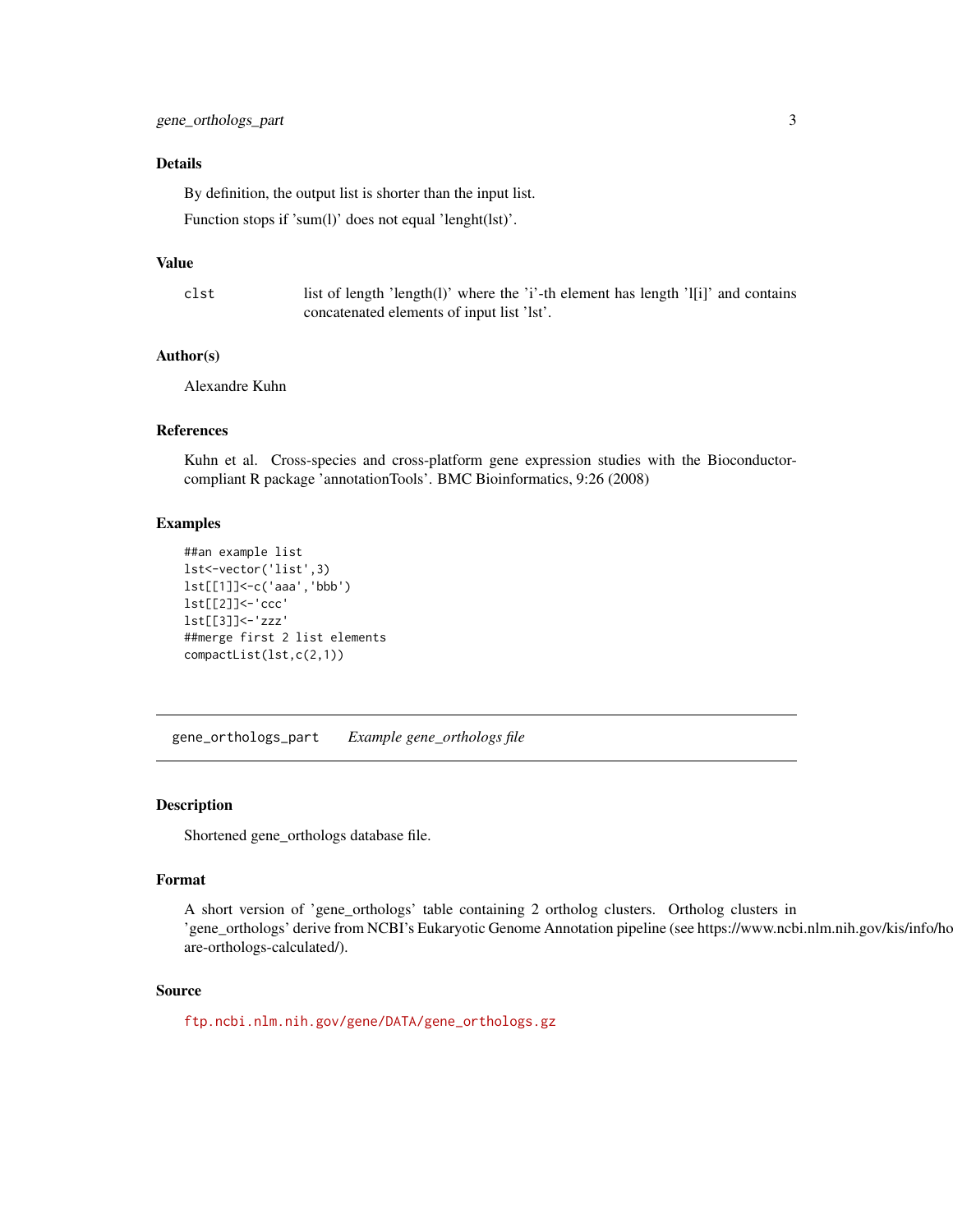<span id="page-3-1"></span><span id="page-3-0"></span>

# Description

Takes a vector of identifiers and an annotation table and matches the identifiers in the table to retrieve the corresponding annotation. Only the first occurence of each identifier in the annotation table is considered.

# Usage

```
getANNOTATION(identifier, annot, diagnose = FALSE, identifierCol = 1, annotationCol = 15, noAnnotationS
```
# Arguments

| identifier                 | vector containing identifiers to be annotated.                                                                                                                       |  |
|----------------------------|----------------------------------------------------------------------------------------------------------------------------------------------------------------------|--|
| annot                      | annotation table (data frame) where each row is a record and each column is an<br>annotation field.                                                                  |  |
| diagnose                   | logical. If TRUE, 3 (logical) vectors used for diagnostic purpose are returned in<br>addition to the annotation. If FALSE (default) only the annotation is returned. |  |
| identifierCol              | column in annotation table where the provided identifiers are to be looked up.                                                                                       |  |
| annotationCol              | column in annotation table containing the desired annotation.                                                                                                        |  |
| noAnnotationSymbol         |                                                                                                                                                                      |  |
|                            | character string to be used in output list 'annotation' if no annotation is found or<br>provided.                                                                    |  |
| noAnnotationProvidedSymbol |                                                                                                                                                                      |  |
|                            | character string used in annotation table and indicating missing annotation.                                                                                         |  |
| sep                        | character string used in annotation table to separate multiple annotation of a<br>single identifier.                                                                 |  |

# Details

The annotation is returned as elements of list 'annotation'. If a single annotation is given for a particular identifier, the corresponding element of 'annotation' has length 1. If multiple annotation is provided for a single identifier (i.e. character string with 'sep' separating multiple annotations), the mulitple annotation is split and the corresponding vector is returned as an element of list 'annotation'.

#### Value

| annotation | list of length 'length(identifier)' the 'i'-th element of which contains the annota-<br>tion for 'identifier[i]'. |
|------------|-------------------------------------------------------------------------------------------------------------------|
| empty      | logical vector of length 'length(identifier)'. 'empty[i]' is TRUE if 'identifier[i]'<br>is empty or NA.           |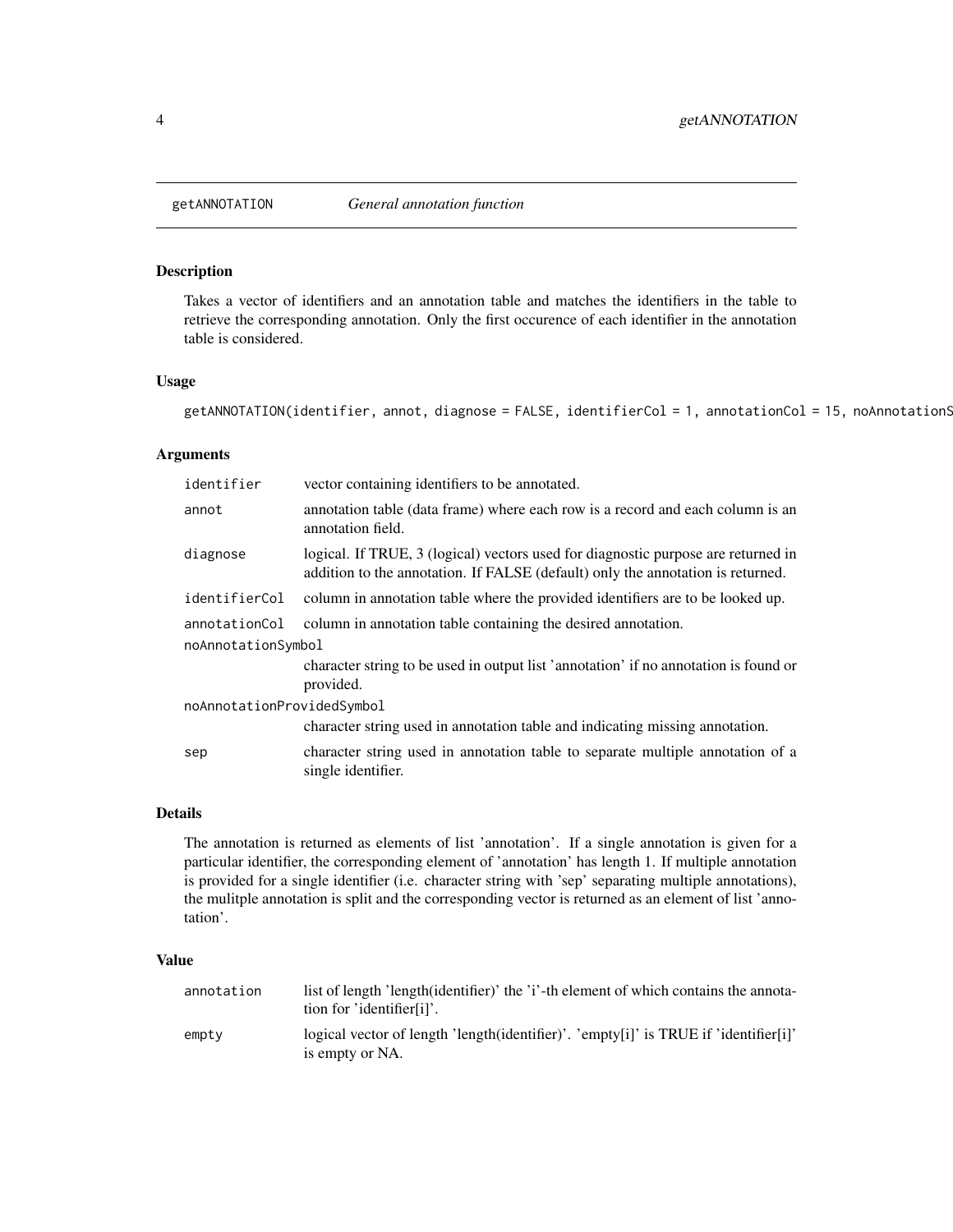# <span id="page-4-0"></span>getGENEID 5

| noentry      | locial vector of length 'length(identifier)'. 'noentry[i]' is TRUE if 'identifier[i]'<br>cannot be found in 'annot[, identifierCol]'. |
|--------------|---------------------------------------------------------------------------------------------------------------------------------------|
| noannotation | locial vector of length 'length(identifier)'. 'noannotation[i]' is TRUE if 'a[i]==noAnnotationProvidedSym<br>is TRUE.                 |

# **Note**

Use getMULTIANNOTATION if the identifiers occur on more than one line in the annotation table.

#### Author(s)

Alexandre Kuhn

# References

Kuhn et al. Cross-species and cross-platform gene expression studies with the Bioconductorcompliant R package 'annotationTools'. BMC Bioinformatics, 9:26 (2008)

# See Also

#### [getMULTIANNOTATION](#page-14-1)

### Examples

```
##example annotation table
annotation<-cbind(gene=c('gene_1a, gene_1b','gene_2','gene_3','gene_4'),probe=c('probe_1','probe_2','probe_3',
print(annotation)
```

```
##get sequences for probe_2, probe_3, probe_4 and probe_100
myProbes<-c('probe_2','probe_3','probe_4','probe_100',NA)
getANNOTATION(myProbes,annotation,identifierCol=2,annotationCol=3,noAnnotationProvidedSymbol='',sep=', ')
```
##track origin of annotation failure for the last 3 probes getANNOTATION(myProbes,annotation,identifierCol=2,annotationCol=3,noAnnotationProvidedSymbol='',sep=', ',diagno

getGENEID *Find gene IDs*

# Description

Takes a vector of probe set identifiers and an annotation table and retrieves the corresponding gene IDs.

# Usage

```
getGENEID(ps, annot, diagnose = FALSE, idCol = 19, noIDsymbol = NA, noIDprovidedSymbol = "---", sep = " /// ")
```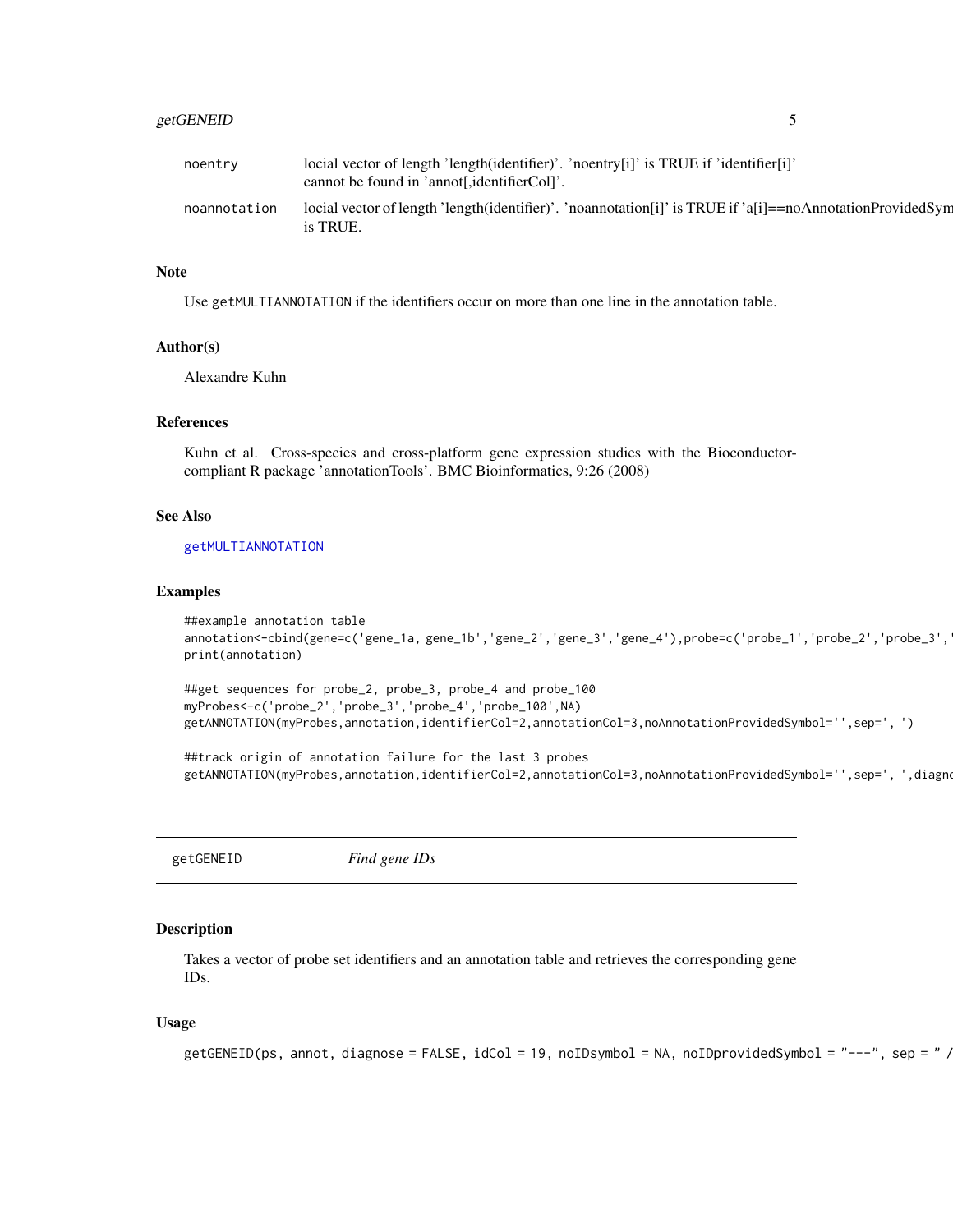# **Arguments**

| ps                 | character vector containing the probe sets identifiers.                                                                                                              |  |
|--------------------|----------------------------------------------------------------------------------------------------------------------------------------------------------------------|--|
| annot              | annotation table (data frame) where each row is a record and each column is an<br>annotation field.                                                                  |  |
| diagnose           | logical. If TRUE, 3 (logical) vectors used for diagnostic purpose are returned in<br>addition to the annotation. If FALSE (default) only the annotation is returned. |  |
| idCol              | column in annotation table containing the gene IDs.                                                                                                                  |  |
| noIDsymbol         | character string to be used in output list 'generia' if no gene ID is found or pro-<br>vided in the annotation table.                                                |  |
| noIDprovidedSymbol |                                                                                                                                                                      |  |
|                    | character string used in annotation table and indicating missing gene ID.                                                                                            |  |
| sep                | character string used in annotation table to separate multiple gene IDs.                                                                                             |  |

# Details

This function can be used with Affymetrix annotation files (e.g. 'HG-U133\\_Plus\\_2\\_annot.csv'). It retrieves gene IDs corresponding to particular probe set identifiers.

Gene IDs are returned as elements of list 'geneid'. If multiple gene IDs are provided for 'ps[i]' (with 'sep' separating gene IDs in the annotation table), a vector containing all gene IDs is returned as the 'i-th' element of list 'geneid'.

The default values for 'idCol', 'noIDsymbol', 'noIDprovidedSymbol' and 'sep' are chosen to suit the format of Affymetrix annotation files. However, options can be set to look up any annotation table, provided the probe set identifiers are in the first column and occur only once.

# Value

| geneid  | list of length 'length(ps)' the 'i'-th element of which contains the gene ID for<br>$"ps[i]'$ .                                       |
|---------|---------------------------------------------------------------------------------------------------------------------------------------|
| empty   | logical vector of length 'length(ps)'. 'empty[i]' is TRUE if 'ps[i]' is empty or<br>NA.                                               |
| noentry | logial vector of length 'length(ps)'. 'noentry[i]' is TRUE if 'ps[i]' cannot be<br>found in the first column of the annotation table. |
| noid    | logial vector of length 'length(ps)'. 'noid[i]' is TRUE if 'geneid[i]==noIDprovidedSymbol'<br>is TRUE.                                |

#### Note

getANNOTATION provides a more flexible solution to be used with arbitrary annotation tables.

# Author(s)

Alexandre Kuhn

# References

Kuhn et al. Cross-species and cross-platform gene expression studies with the Bioconductorcompliant R package 'annotationTools'. BMC Bioinformatics, 9:26 (2008)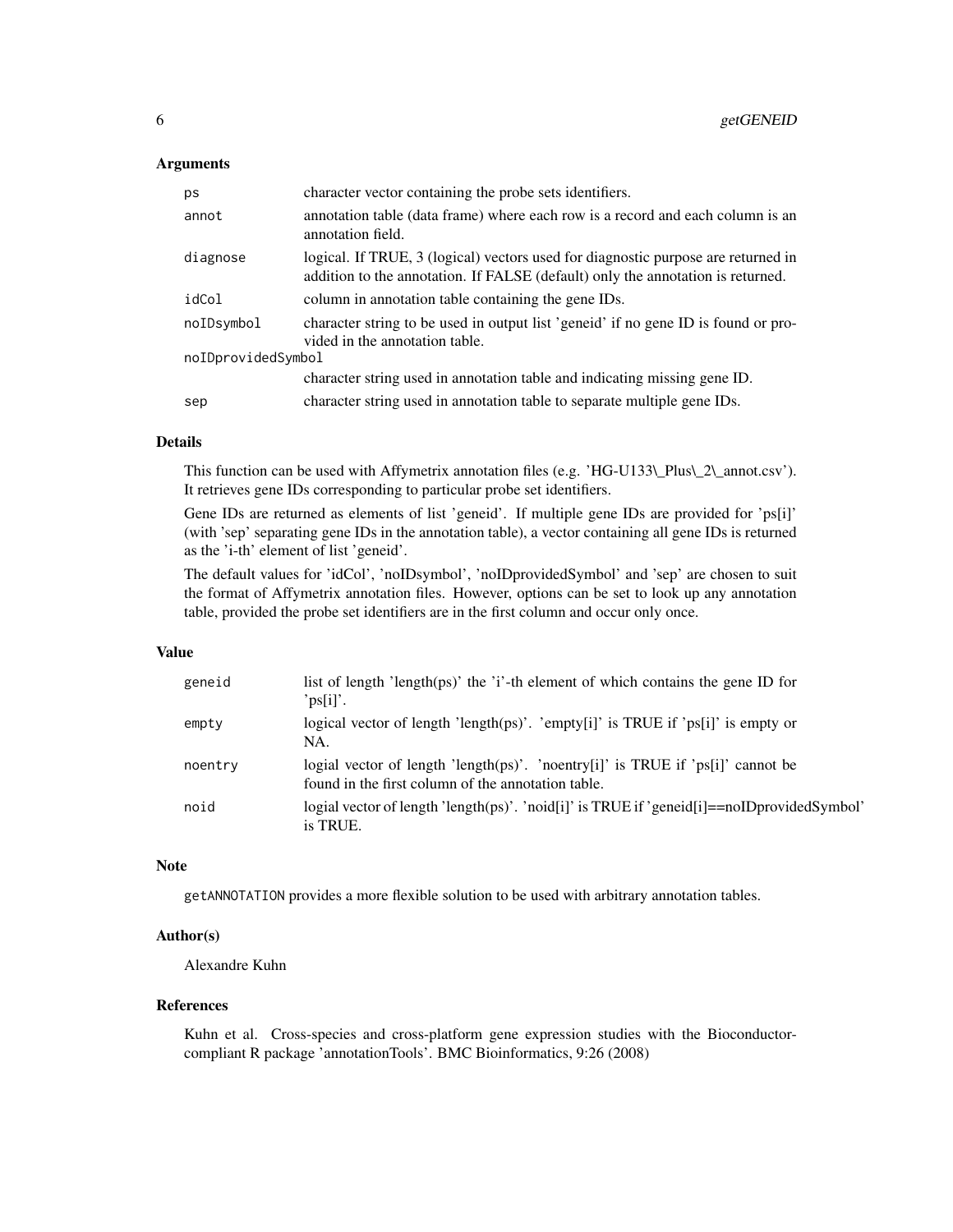# <span id="page-6-0"></span>getGENEONTOLOGY 7

# See Also

# [getANNOTATION](#page-3-1)

#### Examples

```
##example Affymetrix annotation file and its location
annotationFile<-system.file('extdata','HG-U133_Plus_2_annot_part.csv',package='annotationTools')
##load annotation file
```

```
annotation<-read.csv(annotationFile,colClasses='character',comment.char='#')
```

```
##get gene IDs
myPS<-c('117_at','1007_s_at','1552288_at',NA,'xyz_at')
getGENEID(myPS,annotation)
```

```
##track origin of annotation failure for the 3 last probe set IDs
getGENEID(myPS,annotation,diagnose=TRUE)
```
getGENEONTOLOGY *Find Gene Ontology (GO) annotation*

# Description

Takes a vector of probe set identifiers and an annotation table and retrieves the corresponding GO annotation.

# Usage

```
getGENEONTOLOGY(ps, annot, diagnose = FALSE, specifics = 0, GOcol = 31, noGOsymbol = NA, noGOprovidedSyn
```
# Arguments

| ps                 | character vector containing the probe sets identifiers.                                                                                                                                                                                                       |  |
|--------------------|---------------------------------------------------------------------------------------------------------------------------------------------------------------------------------------------------------------------------------------------------------------|--|
| annot              | annotation table (data frame) where each row is a record and each column is an<br>annotation field.                                                                                                                                                           |  |
| diagnose           | logical. If TRUE, 3 (logical) vectors used for diagnostic purpose are returned in<br>addition to the annotation. If FALSE (default) only the annotation is returned.                                                                                          |  |
| specifics          | can take value 0, 1, 2, 3,  If specifics=i with $i>0$ , the GO biological process<br>annotation is parsed (using " // " as separator) and the i-th part of the expression<br>is returned. If specifics=0, the GO biological process annotation is not parsed. |  |
| GOcol              | column in annotation table containing the GO biological processes.                                                                                                                                                                                            |  |
| noGOsymbol         | character string to be used in output list 'go' if no GO biological process is found<br>or provided in the annotation table.                                                                                                                                  |  |
| noGOprovidedSymbol |                                                                                                                                                                                                                                                               |  |
|                    | character string used in annotation table and indicating missing GO biological                                                                                                                                                                                |  |
|                    | process.                                                                                                                                                                                                                                                      |  |
| sep                | character string used in annotation table to separate multiple GO biological pro-<br>cesses.                                                                                                                                                                  |  |
|                    |                                                                                                                                                                                                                                                               |  |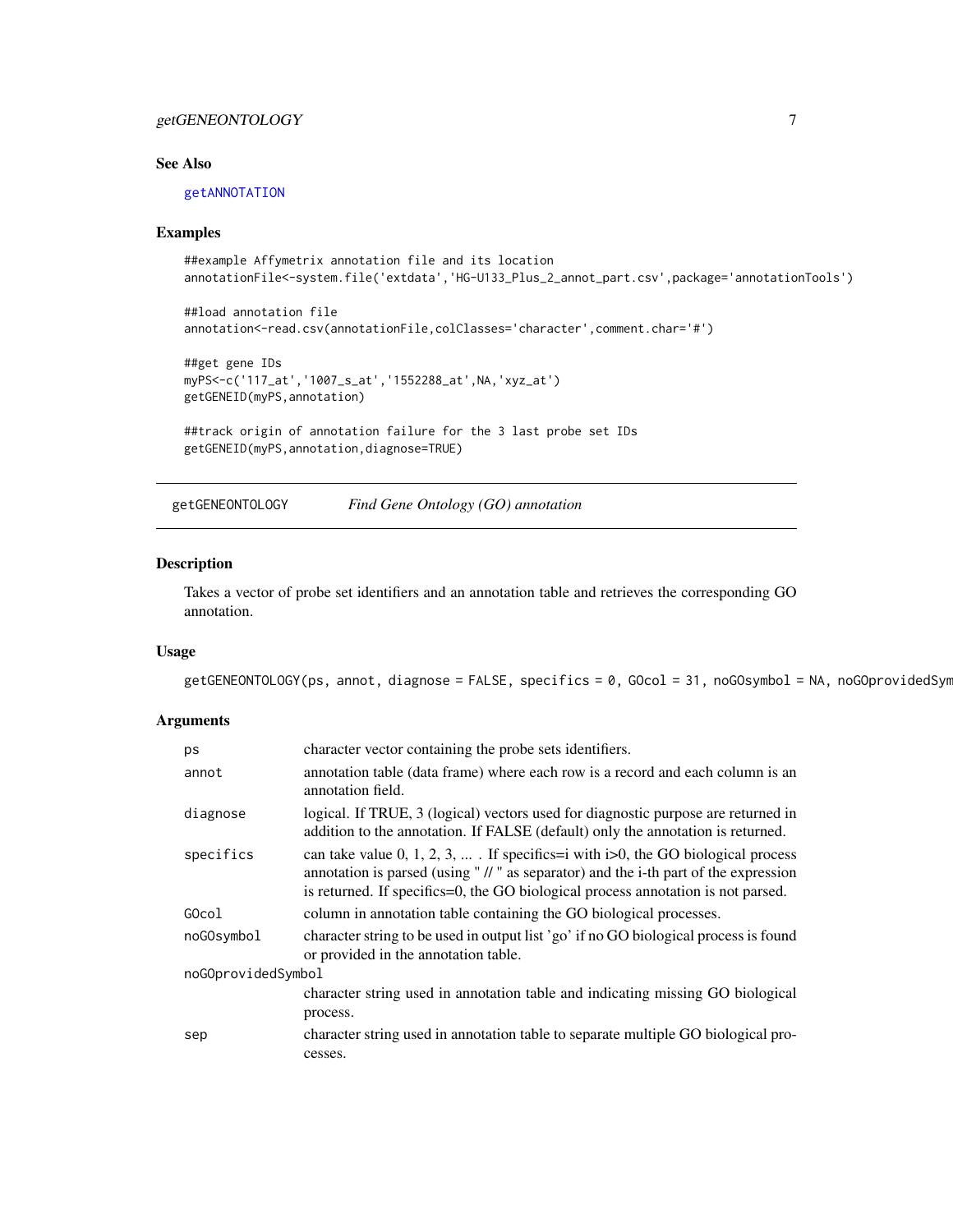# Details

This function can be used with Affymetrix annotation files (e.g. 'HG-U133\\_Plus\\_2\\_annot.csv'). It retrieves GO annotation corresponding to particular probe set identifiers. GO biological processes are returned by default ('GOcol'=31) but GO cellular components ('GOcol'=32) or GO molecular functions ('GOcol'=33) can be returned by setting 'GOcol' appropriately.

GO biological processes are returned as elements of list 'go'. If multiple GO biological processes are provided for 'ps[i]' (with 'sep' separating GO biological processes in the annotation table), a vector containing all GO biological processes is returned as the 'i-th' element of list 'go'.

The default values for 'GOcol', 'noGOsymbol', 'noGOprovidedSymbol' and 'sep' are chosen to suit the format of Affymetrix annotation files. However, options can be set to look up any annotation table, provided the probe set identifiers are in the first column and occur only once.

Note that each GO annotation in Affymetrix annotation files contains 3 attributes: the GO biological process ID, term and quality, separated by " // ". Setting the option 'specifics' to 1, 2, or 3 allows to retrieve any of the 3 attributes separately.

# Value

| go      | list of length 'length(ps)' the 'i'-th element of which contains the GO annotation<br>for ' $ps[i]'$ .                                |
|---------|---------------------------------------------------------------------------------------------------------------------------------------|
| empty   | logical vector of length 'length(ps)'. 'empty[i]' is TRUE if 'ps[i]' is empty or<br>NA.                                               |
| noentry | locial vector of length 'length(ps)'. 'noentry[i]' is TRUE if 'ps[i]' cannot be<br>found in the first column of the annotation table. |
| nogo    | locial vector of length 'length(ps)'. 'nogo[i]' is TRUE if 'go[i]==noIDprovidedSymbol'<br>is TRUE.                                    |

# Note

getANNOTATION provides a more flexible solution to be used with arbitrary annotation tables.

# Author(s)

Alexandre Kuhn

# References

Kuhn et al. Cross-species and cross-platform gene expression studies with the Bioconductorcompliant R package 'annotationTools'. BMC Bioinformatics, 9:26 (2008)

# See Also

[getANNOTATION](#page-3-1)

<span id="page-7-0"></span>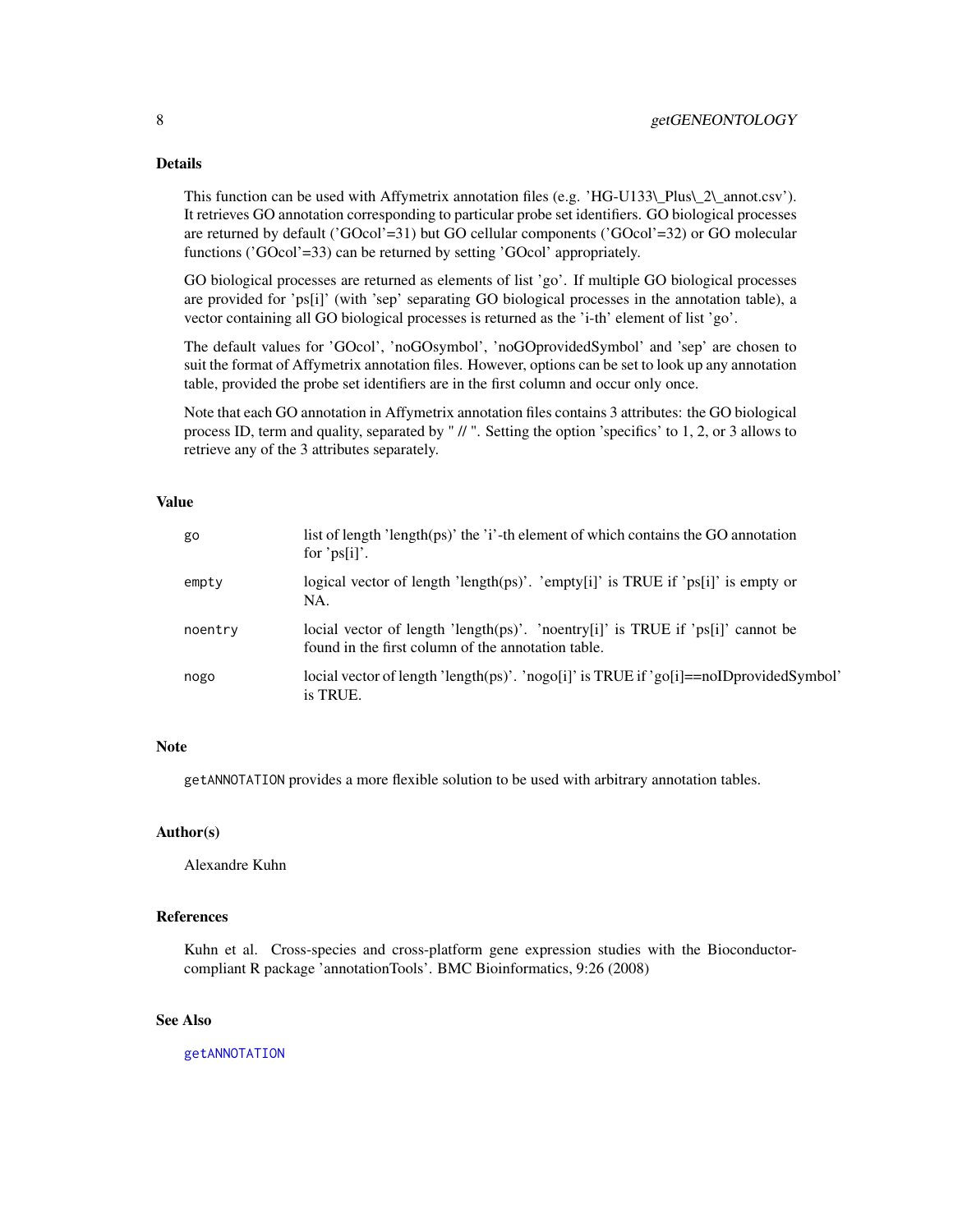# <span id="page-8-0"></span>getGENESYMBOL 9

#### Examples

```
##example Affymetrix annotation file and its location
annotationFile<-system.file('extdata','HG-U133_Plus_2_annot_part.csv',package='annotationTools')
##load annotation file
annotation<-read.csv(annotationFile,colClasses='character',comment.char='#')
##get gene GO biological process (full information)
myPS<-c('117_at','1007_s_at','1552288_at',NA,'xyz_at')
getGENEONTOLOGY(myPS,annotation)
##get gene GO biological process terms only
getGENEONTOLOGY(myPS,annotation,specifics=2)
##track origin of annotation failure for the 3 last probe set IDs
getGENEONTOLOGY(myPS,annotation,diagnose=TRUE)
##GO molecular functions are contained in column 33 of the annotation
colnames(annotation)
##get gene GO molecular functions
getGENEONTOLOGY(myPS,annotation,GOcol=33)
```
getGENESYMBOL *Find gene symbols*

# Description

Takes a vector of probe set identifiers and an annotation table and retrieves the corresponding gene symbols.

#### Usage

 $getGENESYMBOL(ps, annot, diagnose = FALSE, GScol = 15, noGSymbol = NA, noGSprovidedSymbol = "---", sep$ 

#### Arguments

| ps                 | character vector containing the probe sets identifiers.                                                                                                              |  |
|--------------------|----------------------------------------------------------------------------------------------------------------------------------------------------------------------|--|
| annot              | annotation table (data frame) where each row is a record and each column is an<br>annotation field.                                                                  |  |
| diagnose           | logical. If TRUE, 3 (logical) vectors used for diagnostic purpose are returned in<br>addition to the annotation. If FALSE (default) only the annotation is returned. |  |
| GScol              | column in annotation table containing the gene IDs.                                                                                                                  |  |
| noGSsymbol         | character string to be used in output list 'symbols' if no gene symbol is found or<br>provided in the annotation table.                                              |  |
| noGSprovidedSymbol |                                                                                                                                                                      |  |
|                    | character string used in annotation table and indicating missing gene symbol.                                                                                        |  |
| sep                | character string used in annotation table to separate multiple gene symbols.                                                                                         |  |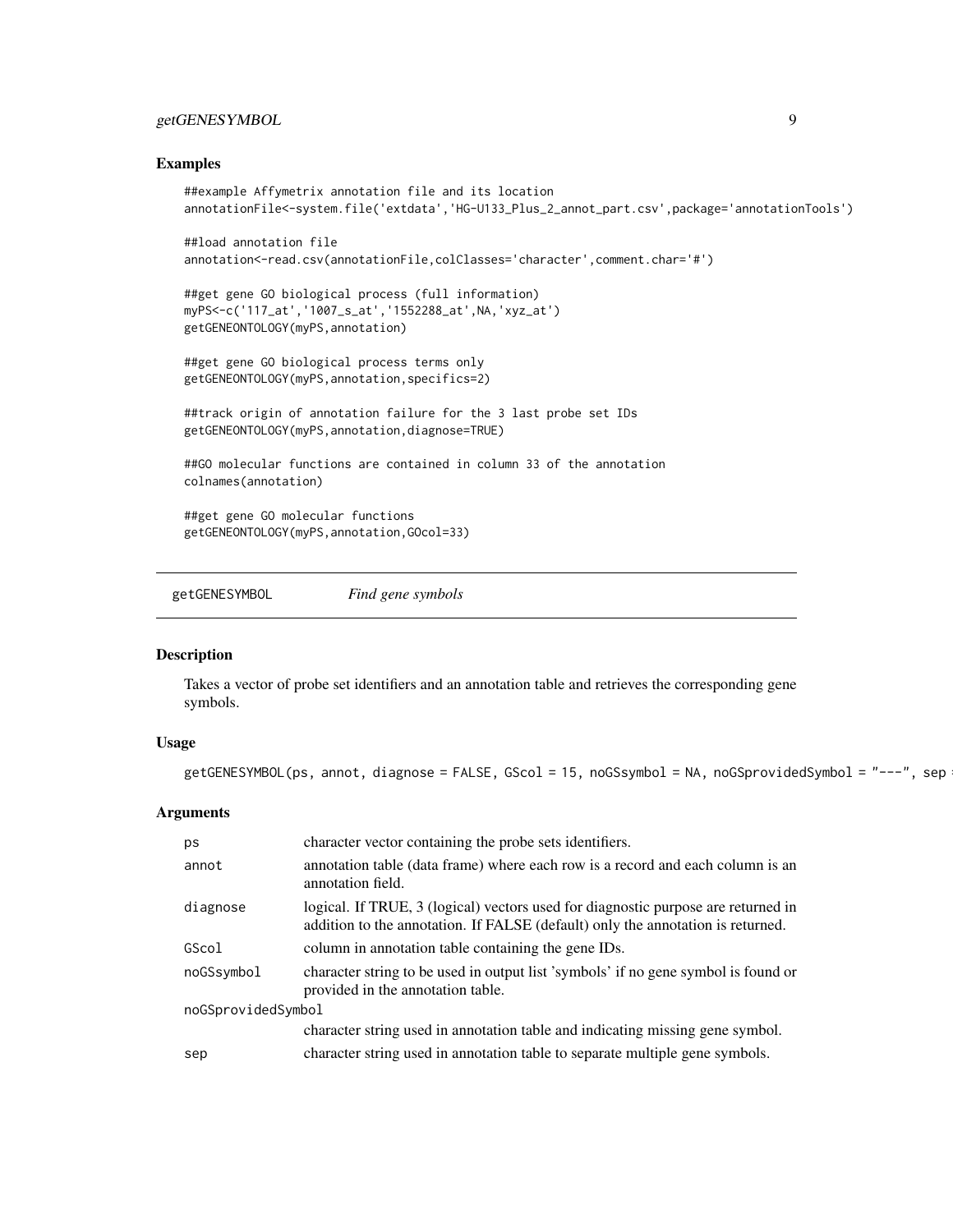# Details

This function can be used with Affymetrix annotation files (e.g. 'HG-U133\\_Plus\\_2\\_annot.csv'). It retrieves the gene symbols corresponding to particular probe set identifiers.

Gene symbols are returned as elements of list 'symbols'. If multiple gene symbols are provided for 'ps[i]' (with 'sep' separating gene symbols in the annotation table), a vector containing all gene symbols is returned as the 'i-th' element of list 'symbols'.

The default values for 'GScol', 'noGSsymbol', 'noGSprovidedSymbol' and 'sep' are chosen to suit the format of Affymetrix annotation files. However, these options can be set to look up any annotation table, provided the probe set identifiers are in the first column and occur only once.

# Value

| symbols | list of length 'length(ps)' the 'i'-th element of which contains the gene symbol<br>for ' $ps[i]'$ .                                  |
|---------|---------------------------------------------------------------------------------------------------------------------------------------|
| empty   | logical vector of length 'length(ps)'. 'empty[i]' is TRUE if 'ps[i]' is empty or<br>NA.                                               |
| noentry | locial vector of length 'length(ps)'. 'noentry[i]' is TRUE if 'ps[i]' cannot be<br>found in the first column of the annotation table. |
| nogs    | locial vector of length 'length(ps)'. 'nogs[i]' is TRUE if 'symbols[i]= $=$ noIDprovidedSymbol'<br>is TRUE.                           |

# Note

getANNOTATION provides a more flexible solution to be used with arbitrary annotation tables.

# Author(s)

Alexandre Kuhn

# References

Kuhn et al. Cross-species and cross-platform gene expression studies with the Bioconductorcompliant R package 'annotationTools'. BMC Bioinformatics, 9:26 (2008)

#### See Also

# [getANNOTATION](#page-3-1)

# Examples

```
##example Affymetrix annotation file and its location
annotationFile<-system.file('extdata','HG-U133_Plus_2_annot_part.csv',package='annotationTools')
##load annotation file
annotation<-read.csv(annotationFile,colClasses='character',comment.char='#')
##get gene symbols
myPS<-c('117_at','1007_s_at','1552288_at',NA,'xyz_at')
```
<span id="page-9-0"></span>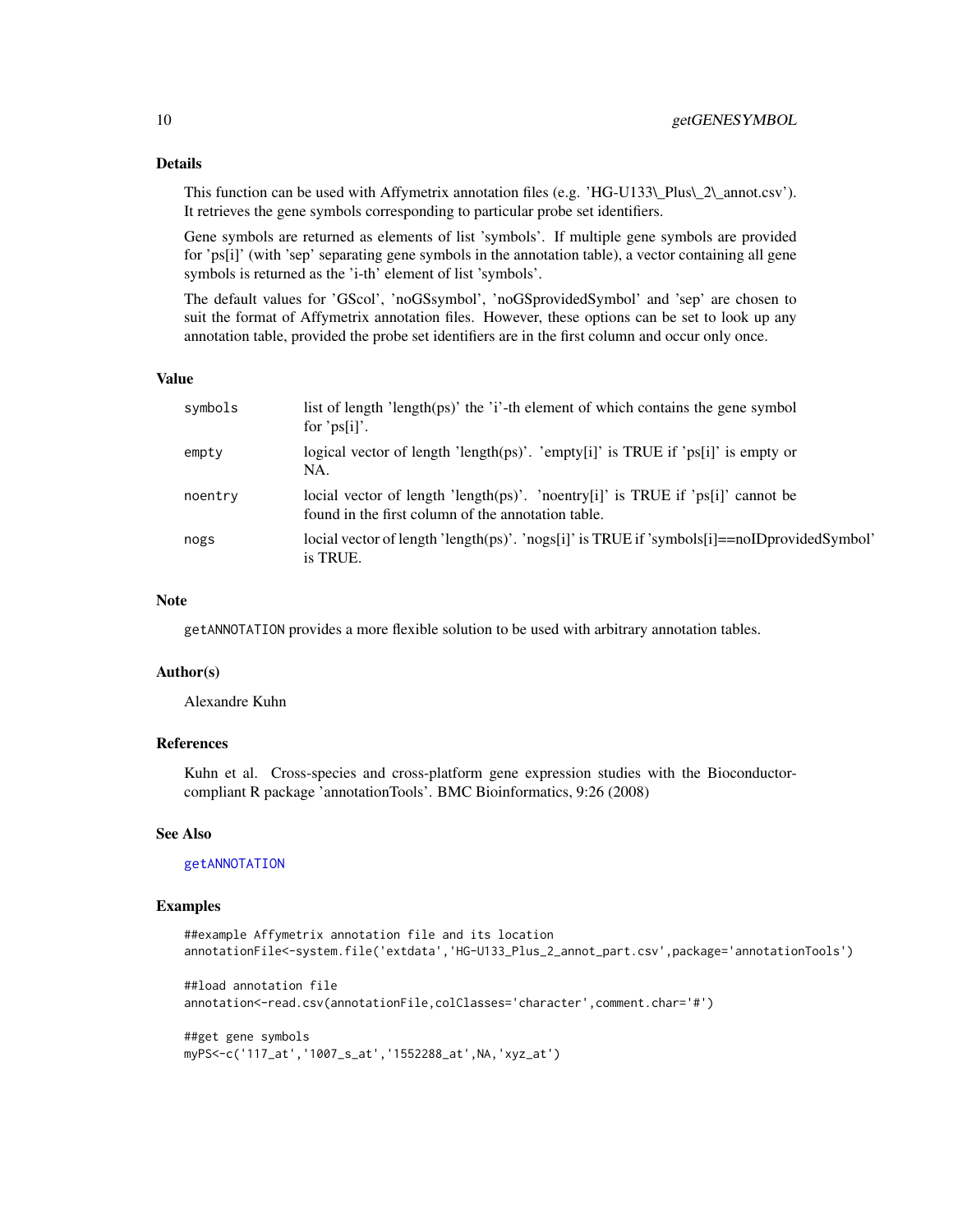# <span id="page-10-0"></span>getGENETITLE 11

getGENESYMBOL(myPS,annotation)

##track origin of annotation failure for the 3 last probe set IDs getGENESYMBOL(myPS,annotation,diagnose=TRUE)

getGENETITLE *Find gene titles*

# Description

Takes a vector of probe set identifiers and an annotation table and retrieves the corresponding gene titles.

#### Usage

 $getGENETITLE(ps, annot, diagnose = FALSE, TITLEcol = 14, noTITLEsymbol = NA, noTITLEprovidedSymbol = "-  
14$ 

# Arguments

| ps                    | character vector containing the probe sets identifiers.                                                                                                              |  |
|-----------------------|----------------------------------------------------------------------------------------------------------------------------------------------------------------------|--|
| annot                 | annotation table (data frame) where each row is a record and each column is an<br>annotation field.                                                                  |  |
| diagnose              | logical. If TRUE, 3 (logical) vectors used for diagnostic purpose are returned in<br>addition to the annotation. If FALSE (default) only the annotation is returned. |  |
| TITLEcol              | column in annotation table containing the gene titles.                                                                                                               |  |
| noTITLEsymbol         | character string to be used in output list 'genetitle' if no gene title is found or<br>provided in the annotation table.                                             |  |
| noTITLEprovidedSymbol |                                                                                                                                                                      |  |
|                       | character string used in annotation table and indicating missing gene title.                                                                                         |  |
| sep                   | character string used in annotation table to separate multiple gene titles.                                                                                          |  |

# Details

This function can be used with Affymetrix annotation files (e.g. 'HG-U133\\_Plus\\_2\\_annot.csv'). It retrieves the gene titles corresponding to particular probe set identifiers.

Gene titles are returned as elements of list 'genetitle'. If multiple gene titles are provided for 'ps[i]' (with 'sep' separating gene titles in the annotation table), a vector containing all gene titles is returned as the 'i-th' element of list 'genetitle'.

The default values for 'TITLEcol', 'noTITLEsymbol', 'noTITLEprovidedSymbol' and 'sep' are chosen to suit the format of Affymetrix annotation files. However, these options can be set to look up any annotation table, provided the probe set identifiers are in the first column and occur only once.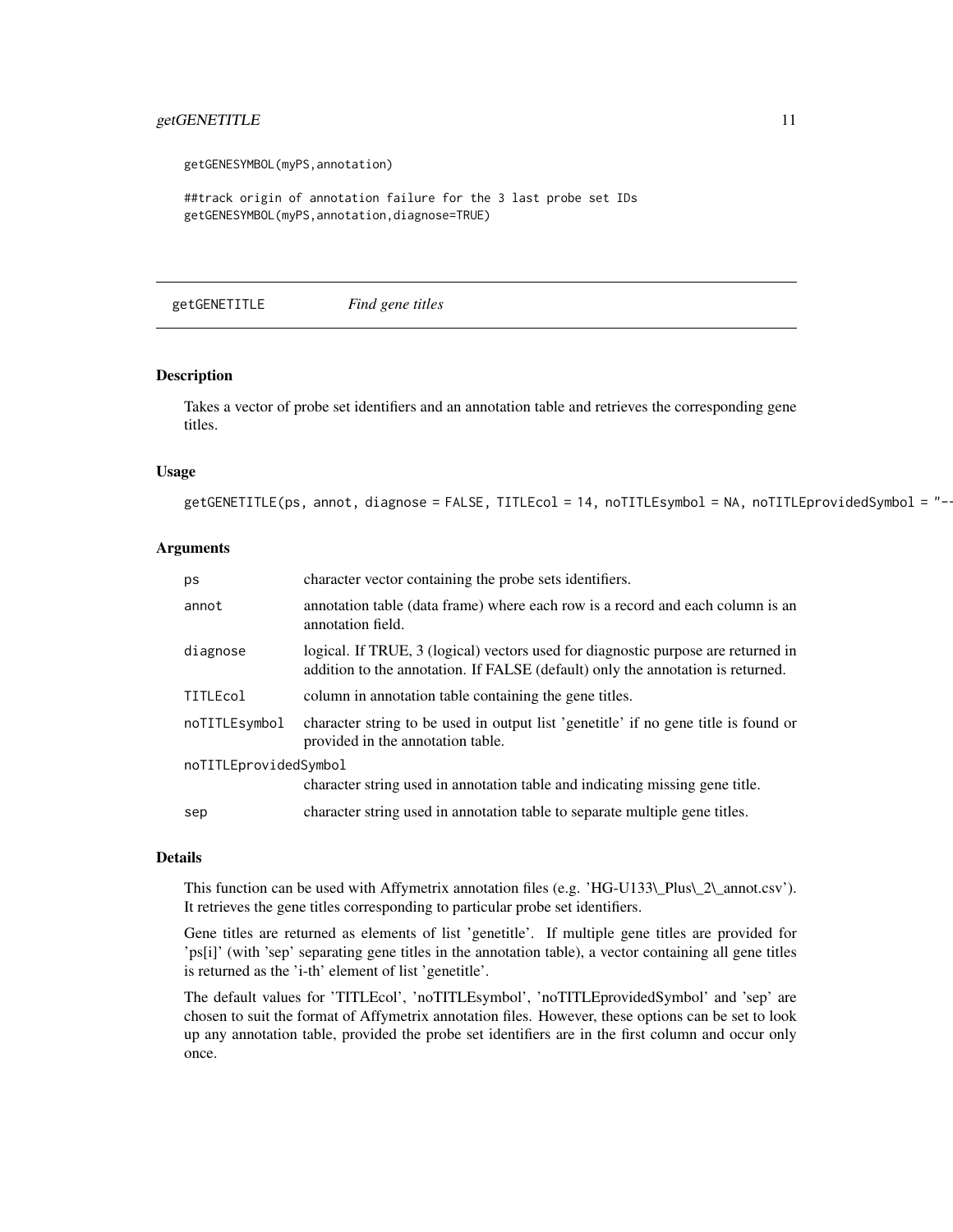#### <span id="page-11-0"></span>Value

| genetitle | list of length 'length $(\text{ps})$ ' the 'i'-th element of which contains the gene title for<br>'ps[i]'.                            |
|-----------|---------------------------------------------------------------------------------------------------------------------------------------|
| empty     | logical vector of length 'length(ps)'. 'empty[i]' is TRUE if 'ps[i]' is empty or<br>NA.                                               |
| noentry   | locial vector of length 'length(ps)'. 'noentry[i]' is TRUE if 'ps[i]' cannot be<br>found in the first column of the annotation table. |
| notitle   | locial vector of length 'length(ps)'. 'noid[i]' is TRUE if 'genetitle[i]==noTITLEprovidedSymbol'<br>is TRUE.                          |

# Note

getANNOTATION provides a more flexible solution to be used with arbitrary annotation tables.

#### Author(s)

Alexandre Kuhn

# References

Kuhn et al. Cross-species and cross-platform gene expression studies with the Bioconductorcompliant R package 'annotationTools'. BMC Bioinformatics, 9:26 (2008)

# See Also

### [getANNOTATION](#page-3-1)

# Examples

```
##example Affymetrix annotation file and its location
annotationFile<-system.file('extdata','HG-U133_Plus_2_annot_part.csv',package='annotationTools')
```

```
##load annotation file
annotation<-read.csv(annotationFile,colClasses='character',comment.char='#')
```

```
##get gene titles
myPS<-c('117_at','1007_s_at','1552288_at',NA,'xyz_at')
getGENETITLE(myPS,annotation)
```

```
##track origin of annotation failure for the 3 last probe set IDs
getGENETITLE(myPS,annotation,diagnose=TRUE)
```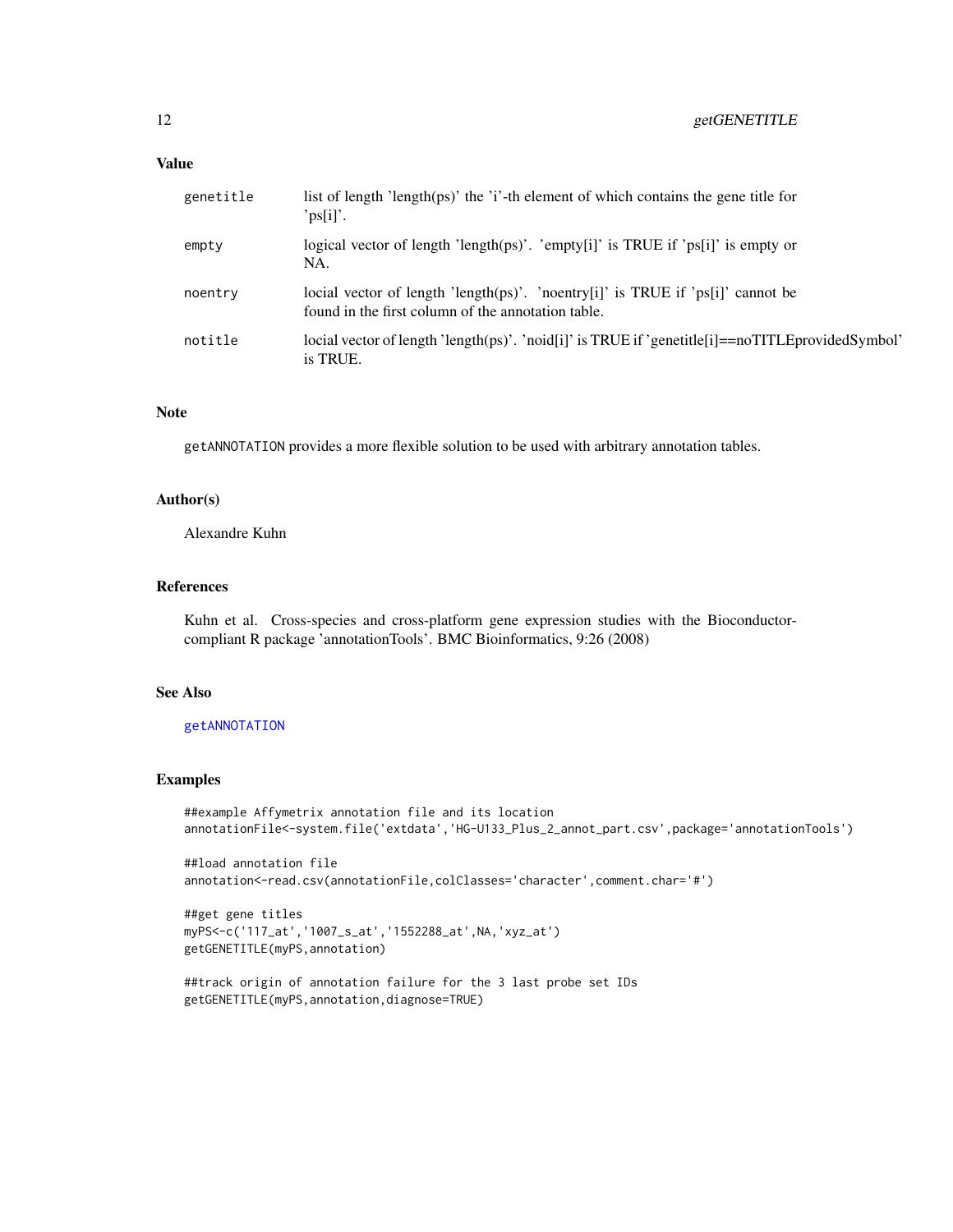<span id="page-12-0"></span>

#### Description

Takes a vector of gene IDs, a table of homologs/orthologs, and a target species and returns gene IDs corresponding to homologous/orthologous genes.

# Usage

```
getHOMOLOG(geneid, targetspecies, homol, cluster = FALSE, diagnose = FALSE, noIDsymbol = NA, clusterCol
```
# Arguments

| geneid        | character vector containing gene IDs.                                                                                                                                |
|---------------|----------------------------------------------------------------------------------------------------------------------------------------------------------------------|
| targetspecies | identifier of the target species in the homology/orthology table.                                                                                                    |
| homol         | homology/orthology table (data frame) listing gene IDs (1 per line) along with<br>the species and the homology/orthology cluster they belong to.                     |
| cluster       | logical. If TRUE, the identifiers provided in 'geneid' are homology/orthology<br>cluster IDs. If FALSE, they are gene IDs.                                           |
| diagnose      | logical. If TRUE, 3 (logical) vectors used for diagnostic purpose are returned in<br>addition to the annotation. If FALSE (default) only the annotation is returned. |
| noIDsymbol    | character string to be used in output list 'targetid' if no homologous/orthologous<br>gene is found or provided in the annotation table.                             |
| clusterCol    | column in homology/orthology table containing homology/orthology cluster IDs.                                                                                        |
| speciesCol    | column in homology/orthology table containing species IDs.                                                                                                           |
| idCol         | column in homology/orthology table containing gene IDs.                                                                                                              |
| tableType     | character string specifying the type of homology/orthology table used. Either<br>'homologene' (default) or 'gene_orthologs'.                                         |

# Details

The homology/orthology table lists gene IDs (from several species) and the homology/orthology cluster they belong to. Homologous and orthologous genes share a common cluster identifier. Given a certain gene ID, a target species, and a homology/orthology table, all gene IDs belonging to the same homology/orthology cluster and to the specified target species are returned. Various homology/orthology databases can be used, in particular NCBI's HomoloGene and their 'Orthologs from Annotation pipeline', referred to as 'gene\_orthologs' database (see details below). If 'targetspecies' is the species 'geneid' belongs to, by definition, homologous genes are returned (if listed). On the contrary, specifying a 'targetspecies' different from the host species 'geneid' belongs to, results in orthologous genes to be returned. Note that each gene ID is assumed to be unique and to belong to a single homology/orthology cluster.

Gene IDs of homologous/orthologous genes are returned as elements of list 'targetid'. If multiple (homologous/orthologous) gene IDs are provided for 'geneid[i]', a vector containing all gene IDs is returned as the 'i-th' element of list 'targetid'.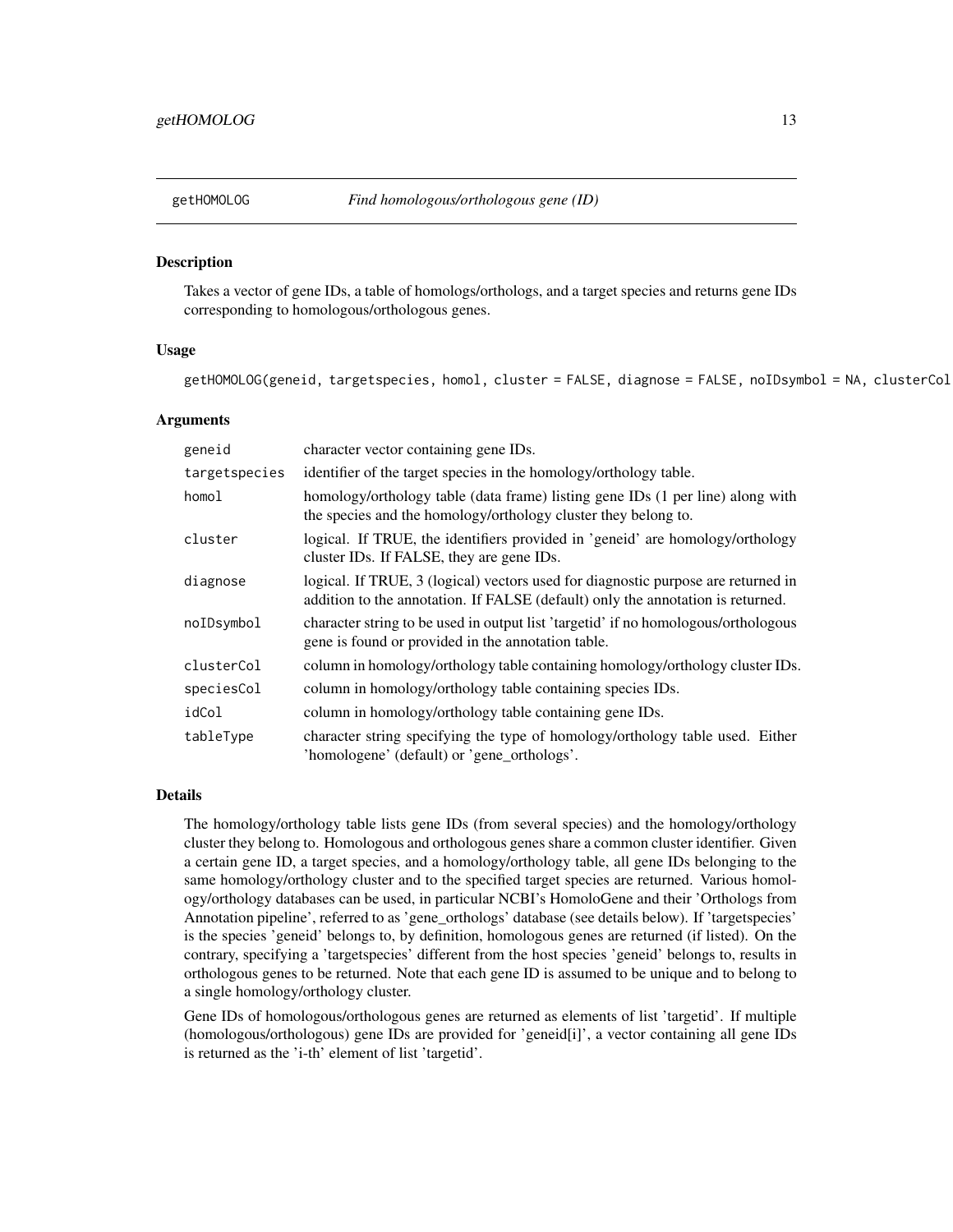Default values for 'clusterCol', 'speciesCol', and 'idCol' are chosen to match the table provided by HomoloGene (homologene.data provided by www.ncbi.nlm.nih.gov/HomoloGene). Homology/orthology tables from other sources might require setting these values appropriately.

Orthologs defined in NCBI's 'Orthologs from Annotation pipeline' database (available at ftp.ncbi.nlm.nih.gov/gene/DATA/ge and hence referred to as 'gene\_orthologs') can be mined by setting 'tableType' to 'gene\_orthologs' instead of 'homologene' (default). In this case, arguments 'clusterCol', 'speciesCol',and 'idCol' are overridden to fit the data structure used in 'gene\_orthologs'. In short, one difference between 'gene\_orthologs' compared to HomoloGene is that 'gene\_orthologs' does not use ortholog cluster IDs but anchors each ortholog groups using the human gene ID of the ortholog group. If a specific ortholog group does not contain a human gene, a gene ID from another species within the ortholog group may be used as anchor.

'gene\_orthologs' is a rich source of homologs/orthologs between selected vertebrate species and introduced by NCBI in 2014 (https://www.ncbi.nlm.nih.gov/kis/info/how-are-orthologs-calculated/). Note that 'gene\_orthologs' does not list (and thus cannot be used to search for) homologs (i.e. only 'Ortholog' relationships, as specified in the 3rd column of 'gene\_orthologs' are considered).

Finally, if 'cluster' is TRUE, cluster IDs can be provided in 'geneid' (instead of gene IDs) and the function will return all (homologous/orthologous) gene IDs belonging to a given cluster ID and a given 'targetspecies'. This can be used to mine orthology tables provided by Affymetrix (e.g. 'Mouse430\\_2\\_ortholog.csv') for orthologous probe set IDs (see 'examples' below).

# Value

| targetid   | list of length 'length(geneid)' the 'i'-th element of which contains the homolo-<br>gous/orthologous gene IDs for 'geneid[i]' and 'targetspecies'.                                     |
|------------|----------------------------------------------------------------------------------------------------------------------------------------------------------------------------------------|
| empty      | logical vector of length 'length(geneid)'. 'empty[i]' is TRUE if 'geneid[i]' is<br>empty or NA.                                                                                        |
| noentry    | locial vector of length 'length(geneid)'. 'noentry[i]' is TRUE if 'geneid[i]' can-<br>not be found in column 'idCol' (default is column 3) of the homology/orthology<br>table 'homol'. |
| notargetid | locial vector of length 'length(geneid)'. 'notargetid[i]' is TRUE if 'geneed[i]'<br>is found in the homology/orthology table but no homolog/ortholog is listed for<br>'targetspecies'. |

#### Author(s)

Alexandre Kuhn

#### References

Kuhn et al. Cross-species and cross-platform gene expression studies with the Bioconductorcompliant R package 'annotationTools'. BMC Bioinformatics, 9:26 (2008)

# Examples

```
##example Homologene file and its location
homologeneFile<-system.file('extdata','homologene_part.data',package='annotationTools')
```
##load Homologene file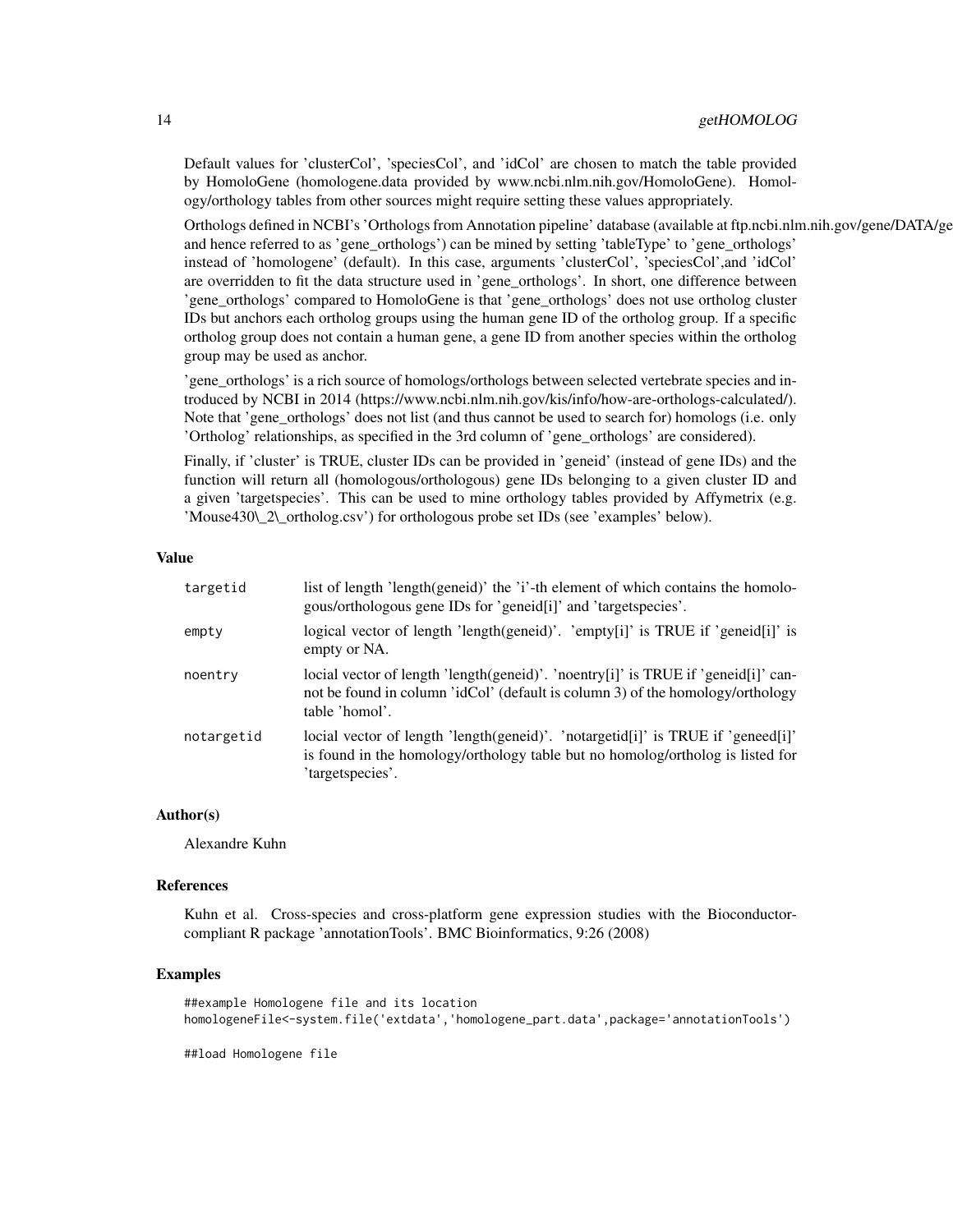# <span id="page-14-0"></span>getMULTIANNOTATION 15

```
homologene<-read.delim(homologeneFile,header=FALSE)
```

```
##get mouse (species ID 10090) orthologs of several human (species ID 9606) gene ID (among those: 5982, gene symbol!
myGenes<-c(5982,93587,NA,100)
getHOMOLOG(myGenes,10090,homologene)
```
##track origin of annotation failure for the last 2 gene IDs getHOMOLOG(myGenes,10090,homologene,diagnose=TRUE)

##get mouse gene belonging to homologene cluster IDs 6885 and 6886 myClusters<-c(6885,6886) getHOMOLOG(myClusters,10090,homologene,cluster=TRUE)

```
##get mouse orthologs of human genes using 'gene_orthologs'
gene_orthologsFile<-system.file('extdata','gene_orthologs_part.data',package='annotationTools')
gene_orthologs<-read.delim(gene_orthologsFile,header=TRUE)
getHOMOLOG(myGenes,10090,gene_orthologs,tableType='gene_orthologs')
```

```
##mine Affymetrix (example) ortholog file
affyOrthologFile<-system.file('extdata','HG-U133_Plus_2_ortholog_part.csv',package='annotationTools')
affyOrthologs<-read.csv(affyOrthologFile,colClasses='character')
```

```
##get Mouse430_2 probe set IDs 'orthologous' to HG-U133_Plus_2 probe set IDs 1053_at and 121_at
myPS<-c('1053_at','121_at')
getHOMOLOG(myPS,'Mouse430_2',affyOrthologs,cluster=TRUE,clusterCol=1,speciesCol=4,idCol=3)
```
<span id="page-14-1"></span>getMULTIANNOTATION *General (multiple) annotation function*

# Description

Takes a vector of identifiers and an annotation table and matches the identifiers in the table to retrieve the corresponding annotation. Identifiers can occur on multiple records (i.e. lines) of the annotation table.

#### Usage

```
getMULTIANNOTATION(identifier, annot, diagnose = FALSE, identifierCol = 19, annotationCol = 1, noAnnotation
```
#### **Arguments**

| identifier    | vector containing identifiers to be annotated.                                                                                                                       |
|---------------|----------------------------------------------------------------------------------------------------------------------------------------------------------------------|
| annot         | annotation table (data frame) where each row is a record and each column is an<br>annotation field.                                                                  |
| diagnose      | logical. If TRUE, 3 (logical) vectors used for diagnostic purpose are returned in<br>addition to the annotation. If FALSE (default) only the annotation is returned. |
| identifierCol | column in annotation table where the provided identifiers are to be looked up.                                                                                       |
| annotationCol | column in annotation table containing the desired annotation.                                                                                                        |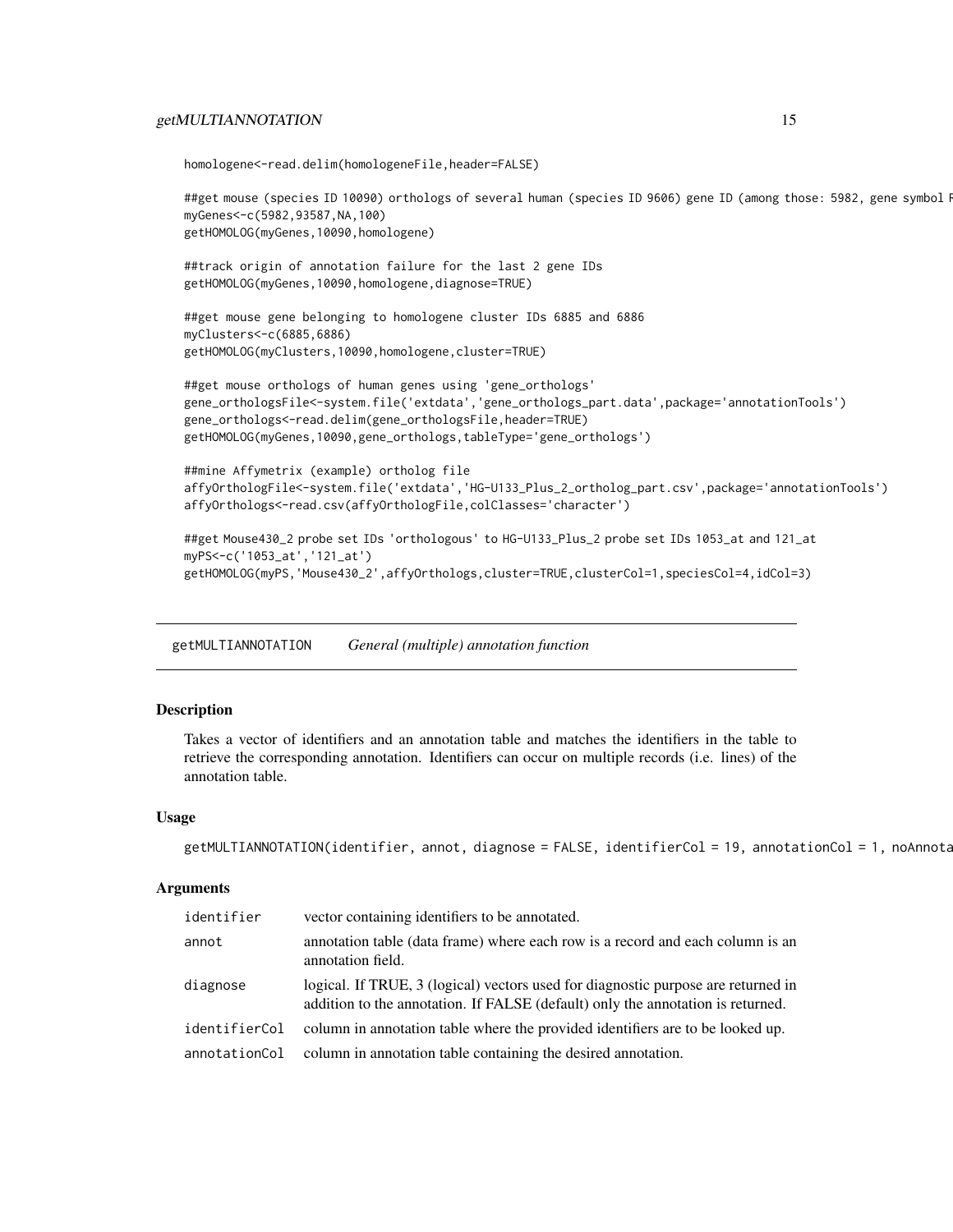<span id="page-15-0"></span>noAnnotationSymbol chacter string to be used in output list 'annotation' if no annotation is found or provided.

noAnnotationProvidedSymbol

character string used in annotation table and indicating missing annotation.

#### Details

The annotation is returned as elements of list 'annotation'. If the 'i'-th identifier occur on multiple lines, all corresponding annotation are retrieved and output as a vector. The length of the 'i'-th element of 'annotation' thus equals the number of lines for 'identifier[i]' in the annotation table.

# Value

| annotation   | list of length 'length(identifier)' the 'i'-th element of which contains the annota-<br>tion for 'identifier[i]'.                     |
|--------------|---------------------------------------------------------------------------------------------------------------------------------------|
| empty        | logical vector of length 'length(identifier)'. 'empty[i]' is TRUE if 'identifier[i]'<br>is empty or NA.                               |
| noentry      | locial vector of length 'length(identifier)'. 'noentry[i]' is TRUE if 'identifier[i]'<br>cannot be found in 'annot[, identifierCol]'. |
| noannotation | locial vector of length 'length(identifier)'. 'noannotation[i]' is TRUE if 'a[i]==noAnnotationProvidedSyn<br>is TRUE.                 |

#### Note

getANNOTATION runs faster and is to be used if the identifiers occur only once in the annotation table.

# Author(s)

Alexandre Kuhn

### References

Kuhn et al. Cross-species and cross-platform gene expression studies with the Bioconductorcompliant R package 'annotationTools'. BMC Bioinformatics, 9:26 (2008)

# See Also

[getANNOTATION](#page-3-1)

# Examples

```
##example annotation table
annotation<-cbind(gene=c('gene_1','gene_2','gene_2','gene_3','gene_4'),probe=c('probe_1','probe_2a','probe_2b'
print(annotation)
```

```
##get sequences for gene_2, gene_3, gene_4 and gene_100
myGenes<-c('gene_2','gene_3','gene_4','gene_100', NA)
getMULTIANNOTATION(myGenes,annotation,identifierCol=1,annotationCol=2,noAnnotationProvidedSymbol='')
```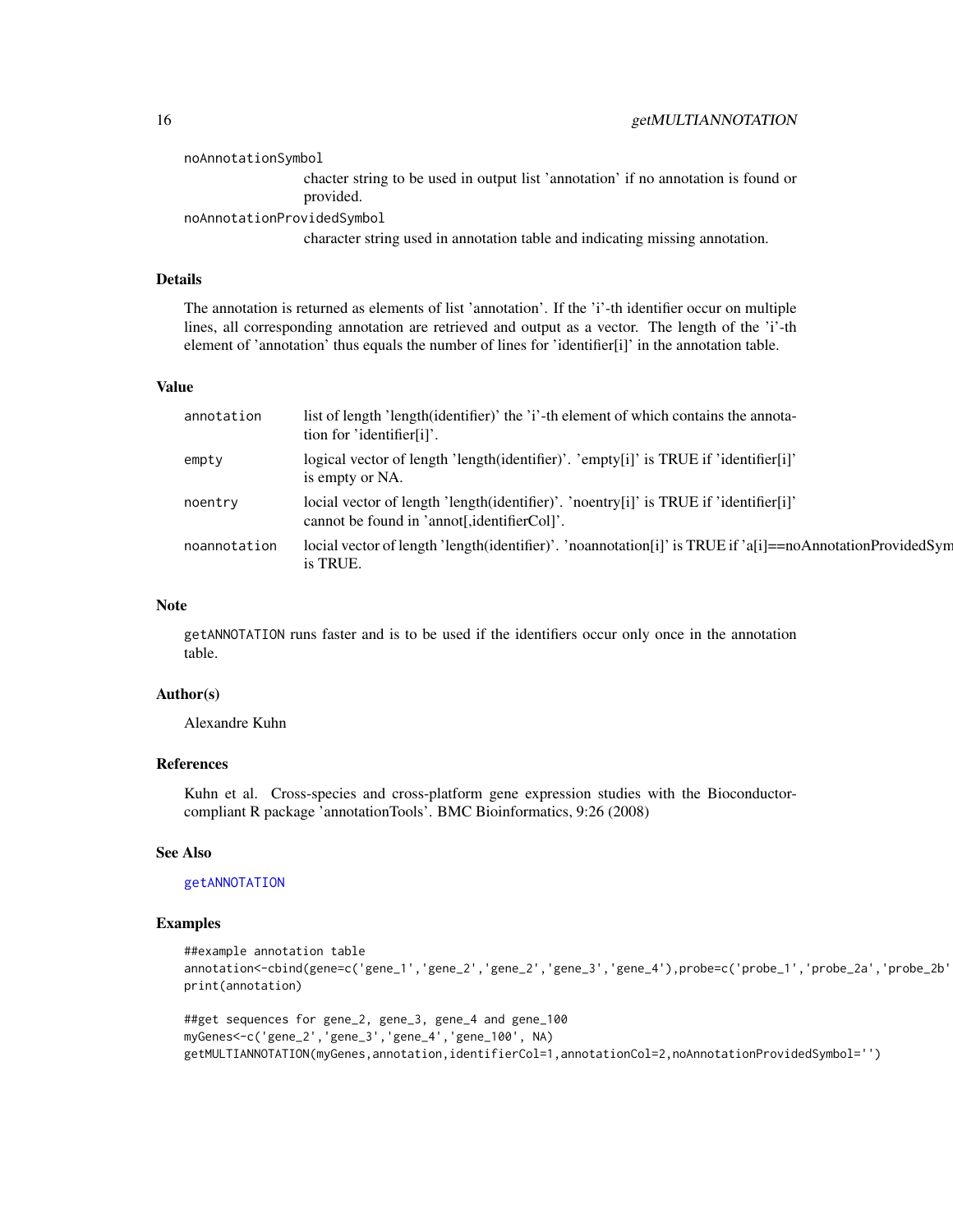<span id="page-16-0"></span>##track origin of annotation failure for the 3 last genes getMULTIANNOTATION(myGenes,annotation,identifierCol=1,annotationCol=2,noAnnotationProvidedSymbol='',diagnose=T

getOrthologousProbesets

*Find orthologous/homologous probe sets present in a target set using a mapping table*

# Description

Used for cross-species analysis of gene expression profiles. Takes a vector of probe sets (species 1), a data.frame containing a second set of probe sets (species 2) and associated values (e.g. log fold change, t-statistic, ...), a mapping table of orthologous probe sets (species 1 to species 2) and returns the list of probe sets orthologous to those in the first vector and found in the second set.

#### Usage

getOrthologousProbesets(ps1,ps2,ps2ps,fct=function(x){x},forceProbesetSelection=FALSE)

# Arguments

| ps1                    | A vector of probe sets identifiers.                                                                                                                                                           |  |
|------------------------|-----------------------------------------------------------------------------------------------------------------------------------------------------------------------------------------------|--|
| ps2                    | A data frame where the first column contains the target probe sets. The second<br>column contains quantities associated with each probe set like e.g. log fold<br>change, t-statistic, etc.   |  |
| ps2ps                  | A data frame containing a mapping table of orthologous probe sets. Can be<br>generated with the function ps2ps.R.                                                                             |  |
| fct                    | A function for probe sets selection. The function is applied to the values (second<br>column of ps2) associated with all orthologous probe sets corresponding to a<br>given probe set in ps1. |  |
| forceProbesetSelection |                                                                                                                                                                                               |  |
|                        | Logical. If FALSE (default), all orthologous probe sets found in ps2 are re-<br>turned. If TRUE, only the probe sets associated with values selected with the<br>function fct are returned.   |  |

#### Details

Each probe set in the first input vector (ps1) is looked up in the mapping table (ps2ps). Orthologous probe sets given in the mapping table and present in the second input argument (more precisely in the first column of ps2) are returned as a list (ps2\\_probeSel). By default, values associated with these orthologous probe sets (and given in the second column of ps2) are returned as a list too (ps2\\_value).

A function can be specified and applied to the values associated with the orthologous probe sets. This can for instance be used to assign a summary value associated with a set orthologous probe sets (e.g. fct=mean or fct=median in case the associated values are log fold changes). Alternatively,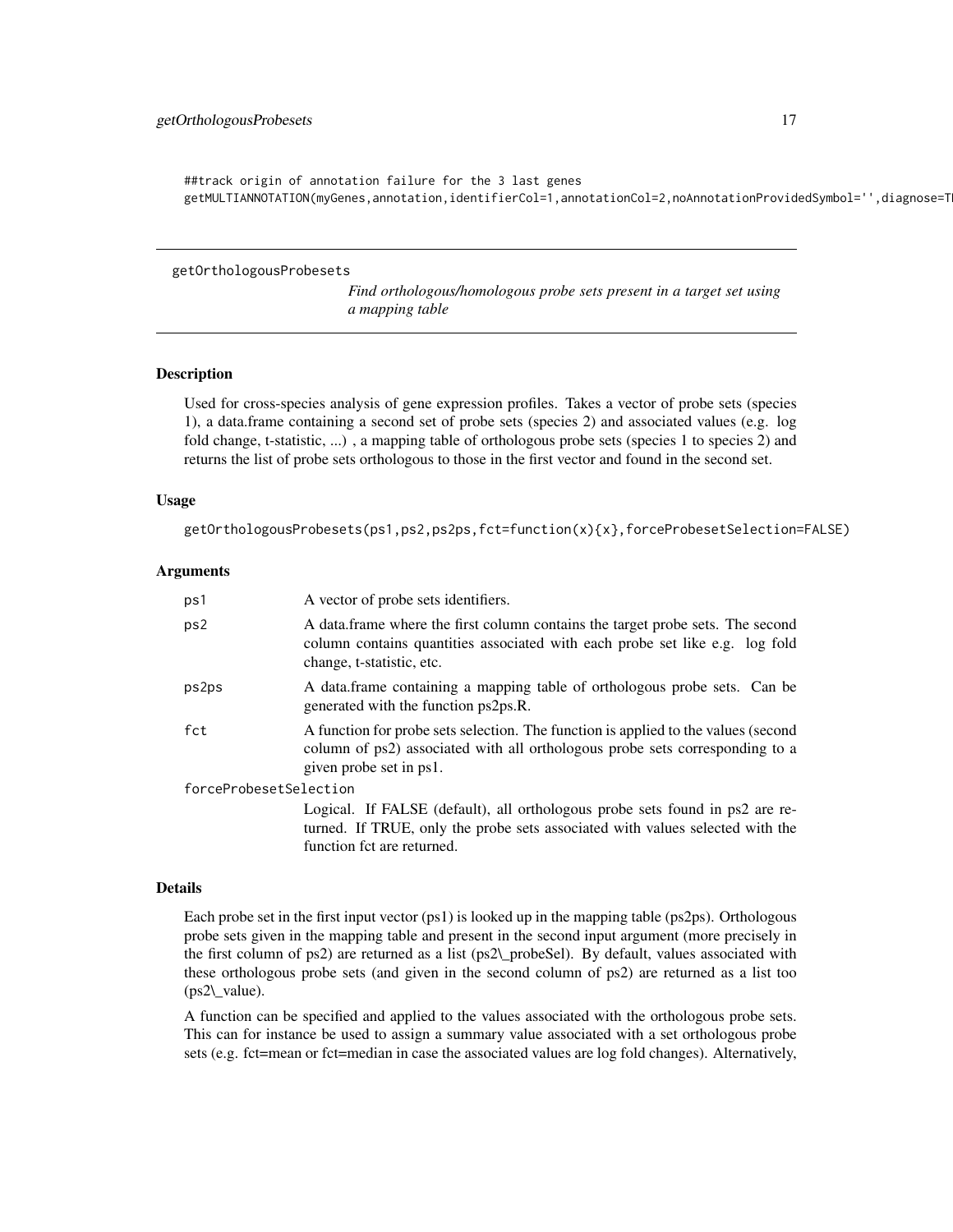this can be used to filter a single probe set out of multiple orthologous probe sets (e.g. fct=min in case the associated value is a p-value) (see below).

By default, the function returns all orthologous probe sets found. You can force the function to return only the probe sets associated with the values selected by the application of the user-specified function (specify forceProbesetSelection=TRUE). For instance, if the values in the second column of ps2 are p-values and fct=min, for each probe set in ps1 the minimal p-value associated with orthologous probe sets in ps2 is returned (ps2\\_value) as well as the probe set associated with the minimal p-value (ps2\\_probeSel).

#### Value

| ps2\_probeSel | A list of orthologous probe sets given by the mapping table (ps2ps) and present<br>in ps2. By default, all orthologous probe sets are returned. If forceProbesetSe-<br>lection=TRUE, only the probe sets whose values are matched after application<br>of the user-defined function (fct) are returned. |
|---------------|---------------------------------------------------------------------------------------------------------------------------------------------------------------------------------------------------------------------------------------------------------------------------------------------------------|
| ps2\_value    | A list of values associated with the orthologous probe sets. By default, all values<br>are returned. If a function is specified (fct), it is applied to the values before they<br>are returned.                                                                                                         |

# Author(s)

Alexandre Kuhn

# References

Kuhn et al. Cross-species and cross-platform gene expression studies with the Bioconductorcompliant R package 'annotationTools'. BMC Bioinformatics, 9:26 (2008)

# Examples

```
data(orthologs_example)
```

```
##select the first 3 probe sets listed in 'table_mouse' and their orthologs in 'table_human'
##note that no ortholog is found for the top mouse probe set
table_mouse[1:3,]
orthops<-getOrthologousProbesets(table_mouse[1:3,1],table_human,ortho)
orthops[[1]]
```
##the second item returned contains the values associated with orthologs (second column of 'table\_human') orthops[[2]]

```
##calculates, for each mouse probe set, the median orthologous log fold change (in case of multiple orthologs)
##(in this case log fold changes need to be in the second column of 'table_mouse')
orthops<-getOrthologousProbesets(table_mouse[1:3,1],table_human,ortho,'median')
orthops[[2]]
```
##for each mouse probe set having multiple orthologous human probe sets ##select the orthologous probe set with the smallest p-value (column 4 of 'table\_human') orthops<-getOrthologousProbesets(table\_mouse[1:3,1],table\_human[,c(1,4)],ortho,'min',forceProbesetSelection=TR orthops[[1]]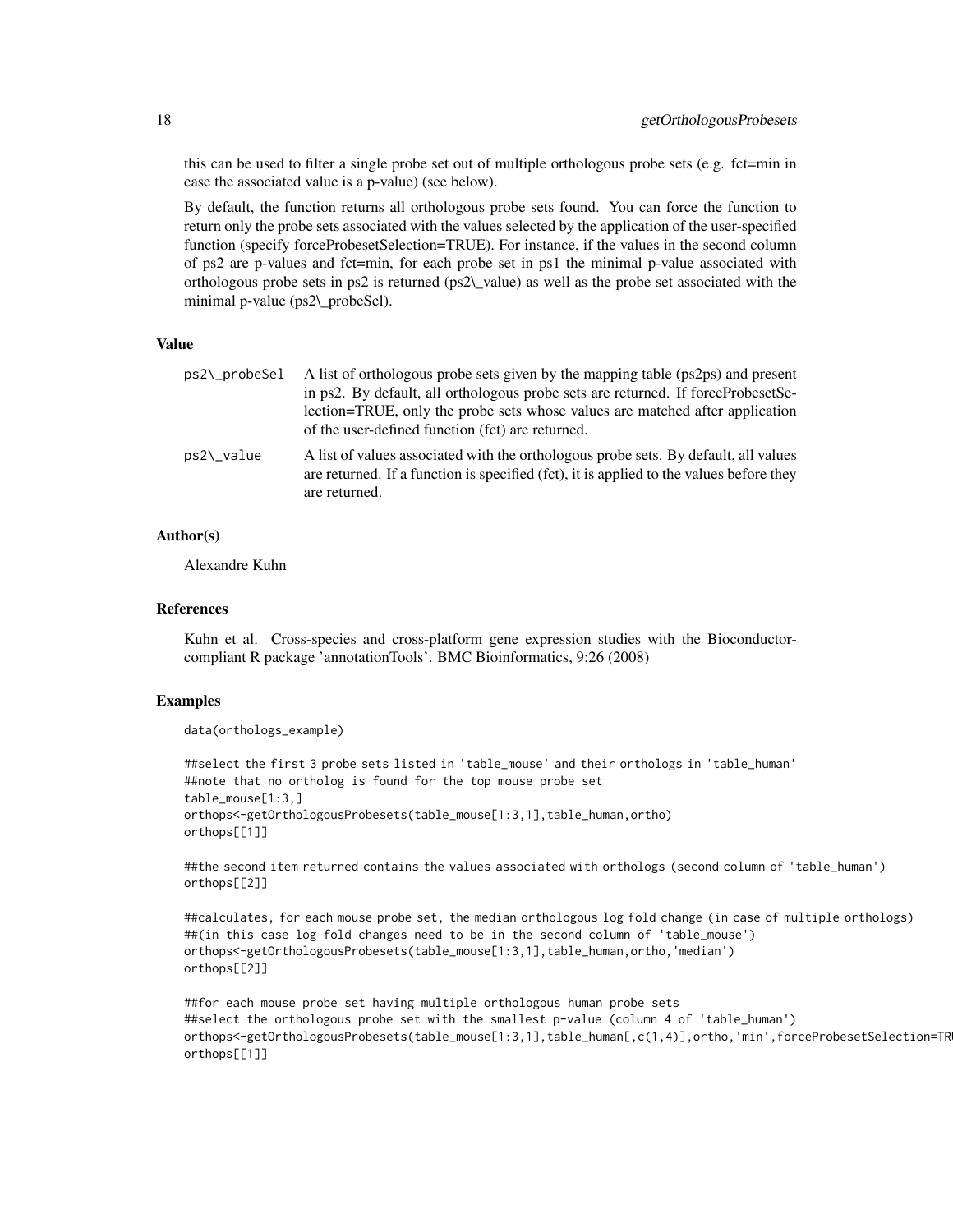# <span id="page-18-0"></span>getPROBESET 19

##orthologous probe set selection can based on arbitrary functions ##e.g. select the 2 orthologous probe sets with the smallest p-values orthops<-getOrthologousProbesets(table\_mouse[1:3,1],table\_human[,c(1,4)],ortho,function(x){sort(x)[1:2]},force orthops[[1]]

getPROBESET *Find probe set IDs*

# **Description**

Takes a vector of gene IDs (or identifiers of other types) and an annotation table and looks up the gene IDs in the table to retrieve the corresponding probe set identifiers. Each gene ID can occur multiple times (i.e. on mulitple lines) in the annotation table.

# Usage

getPROBESET(geneid, annot, uniqueID = FALSE, diagnose = FALSE, idCol = 19, noPSsymbol = NA, noPSprovided

# Arguments

| geneid             | character vector containing the gene IDs.                                                                                                                             |
|--------------------|-----------------------------------------------------------------------------------------------------------------------------------------------------------------------|
| annot              | annotation table (data frame) where each row is a record and each column is an<br>annotation field.                                                                   |
| uniqueID           | logical. If TRUE, only probe set IDs annotated with a single gene ID are re-<br>turned. If FALSE, probe set IDs annotated with multiple gene IDs are returned<br>too. |
| diagnose           | logical. If TRUE, 3 (logical) vectors used for diagnostic purpose are returned in<br>addition to the annotation. If FALSE (default) only the annotation is returned.  |
| idCol              | column in annotation table containing the gene identifiers.                                                                                                           |
| noPSsymbol         | character string to be used in output list 'ps' if no probe set ID is found or<br>provided in the annotation table.                                                   |
| noPSprovidedSymbol |                                                                                                                                                                       |

character string used in annotation table and indicating missing probe set ID.

# Details

This function can be used with Affymetrix annotation files (e.g. 'HG-U133\\_Plus\\_2\\_annot.csv'). It retrieves probe set IDs corresponding to particular gene identifiers. By default, the function takes gene IDs but any type of identifier (e.g. gene symbol) can be used (set 'idCol' accordingly).

Probe set IDs are returned as elements of list 'ps'. If multiple probe set IDs are found for 'geneid[i]', a vector containing all probe set IDs is returned as the 'i-th' element of list 'ps'.

The default values for 'idCol', 'noPSsymbol', and 'noPSprovidedSymbol' are chosen to suit the format of Affymetrix annotation files. However, options can be set to look up any annotation table, provided the probe set identifiers are in the first column.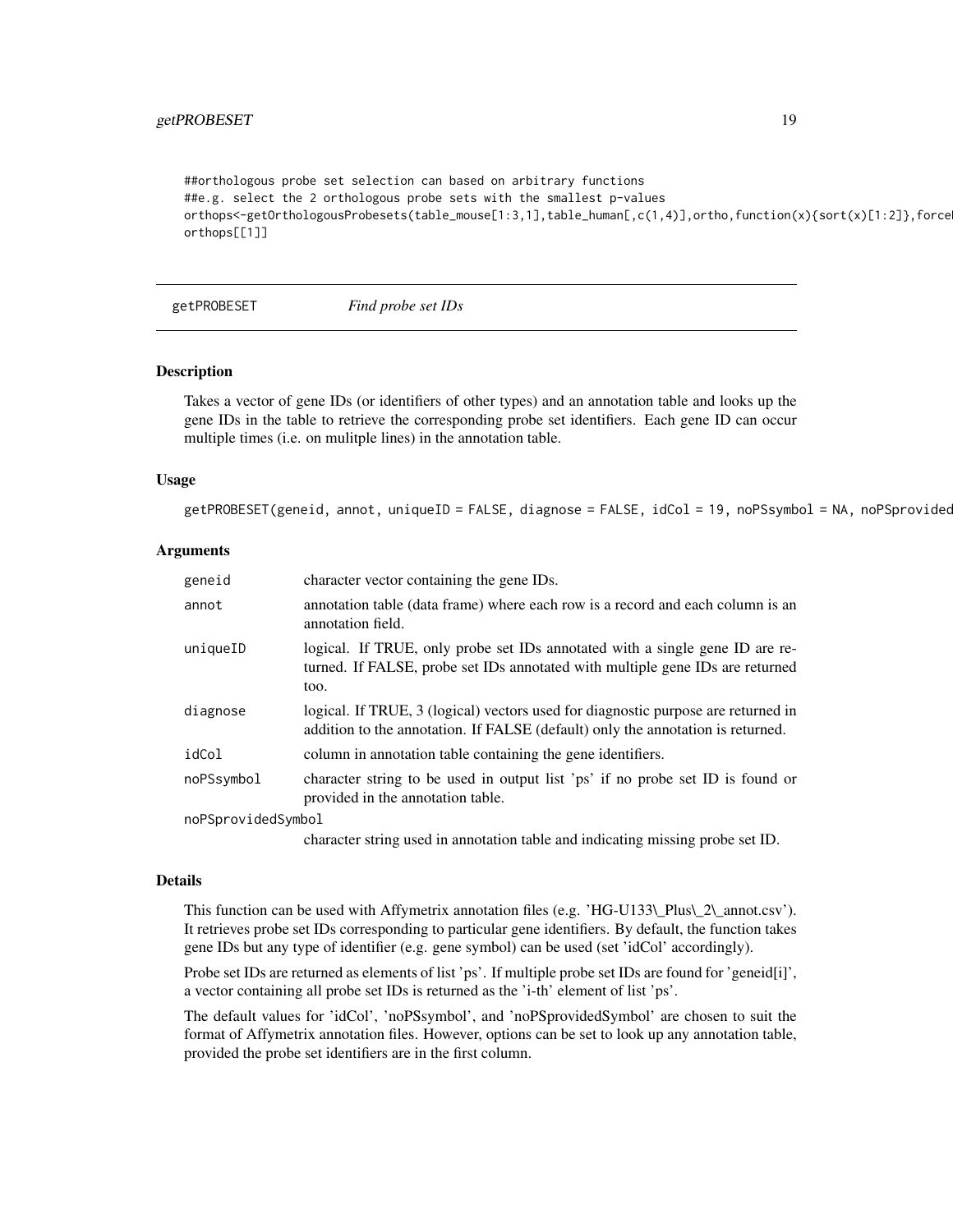# <span id="page-19-0"></span>Value

| рs      | list of length 'length(geneid)' the 'i'-th element of which contains the probe set<br>IDs for 'geneid $[i]'$ .                                                       |
|---------|----------------------------------------------------------------------------------------------------------------------------------------------------------------------|
| empty   | logical vector of length 'length(geneid)'. 'empty[i]' is TRUE if 'geneid[i]' is<br>empty or NA.                                                                      |
| noentry | locial vector of length 'length(geneid)'. 'noentry[i]' is TRUE if 'geneid[i]' can-<br>not be found in column 'idCol' (default is column 19) of the annotation table. |
| noid    | locial vector of length 'length(geneid)'. 'noid[i]' is TRUE if 'ps[i]==noIDprovidedSymbol'<br>is TRUE.                                                               |

# Note

getMULTIANNOTATION provides a more flexible solution that can be used with arbitrary annotation tables.

#### Author(s)

Alexandre Kuhn

# References

Kuhn et al. Cross-species and cross-platform gene expression studies with the Bioconductorcompliant R package 'annotationTools'. BMC Bioinformatics, 9:26 (2008)

# See Also

# [getMULTIANNOTATION](#page-14-1)

# Examples

```
##example Affymetrix annotation file and its location
annotationFile<-system.file('extdata','HG-U133_Plus_2_annot_part.csv',package='annotationTools')
```

```
##load annotation file
annotation<-read.csv(annotationFile,colClasses='character',comment.char='#')
```

```
##genes of interest
myGenes<-c('DDR1','GUCA1A','HSPA6',NA,'XYZ')
```
##column 15 in annotation contains gene symbols colnames(annotation)

```
##find probe sets probing for particular genes
getPROBESET(myGenes,annotation,idCol=15)
```

```
##find probe sets probing only for the genes of interest (i.e. with unique annotation)
getPROBESET(myGenes,annotation,idCol=15,uniqueID=TRUE)
```

```
##track origin of annotation failure for the 2 last probe set IDs
getPROBESET(myGenes,annotation,idCol=15,diagnose=TRUE)
```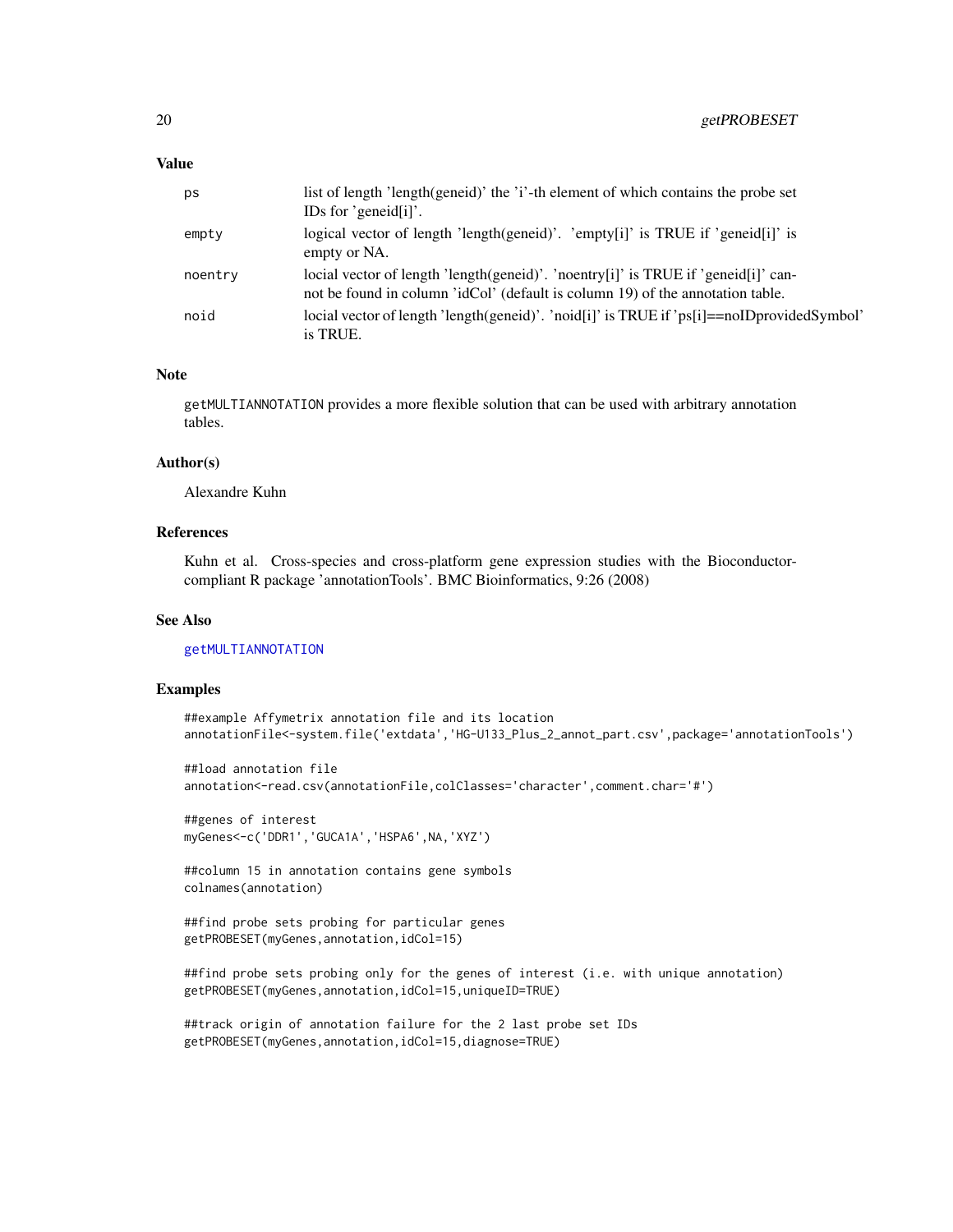<span id="page-20-0"></span>HG-U133\_Plus\_2\_annot\_part

*Example Affymetrix annotation file*

# Description

Truncated Affymetrix annotation file for GeneChip array HG-U133 Plus 2.

# Format

A table containing 7 probe set IDs and the associated annotation.

# Source

<http://www.affymetrix.com>

HG-U133\_Plus\_2\_ortholog\_part *Example Affymetrix ortholog file*

# Description

Truncated Affymetrix ortholog file for GeneChip array HG-U133 Plus 2.

# Format

A table containing 5 probe set IDs and their orthologs probe set IDs on other GeneChip arrays.

# Source

<http://www.affymetrix.com>

homologene\_part *Example HomoloGene file*

# Description

Truncated HomoloGene database file.

# Format

A table containing 3 homology clusters defined by HomoloGene.

# Source

<http://www.ncbi.nlm.nih.gov/HomoloGene>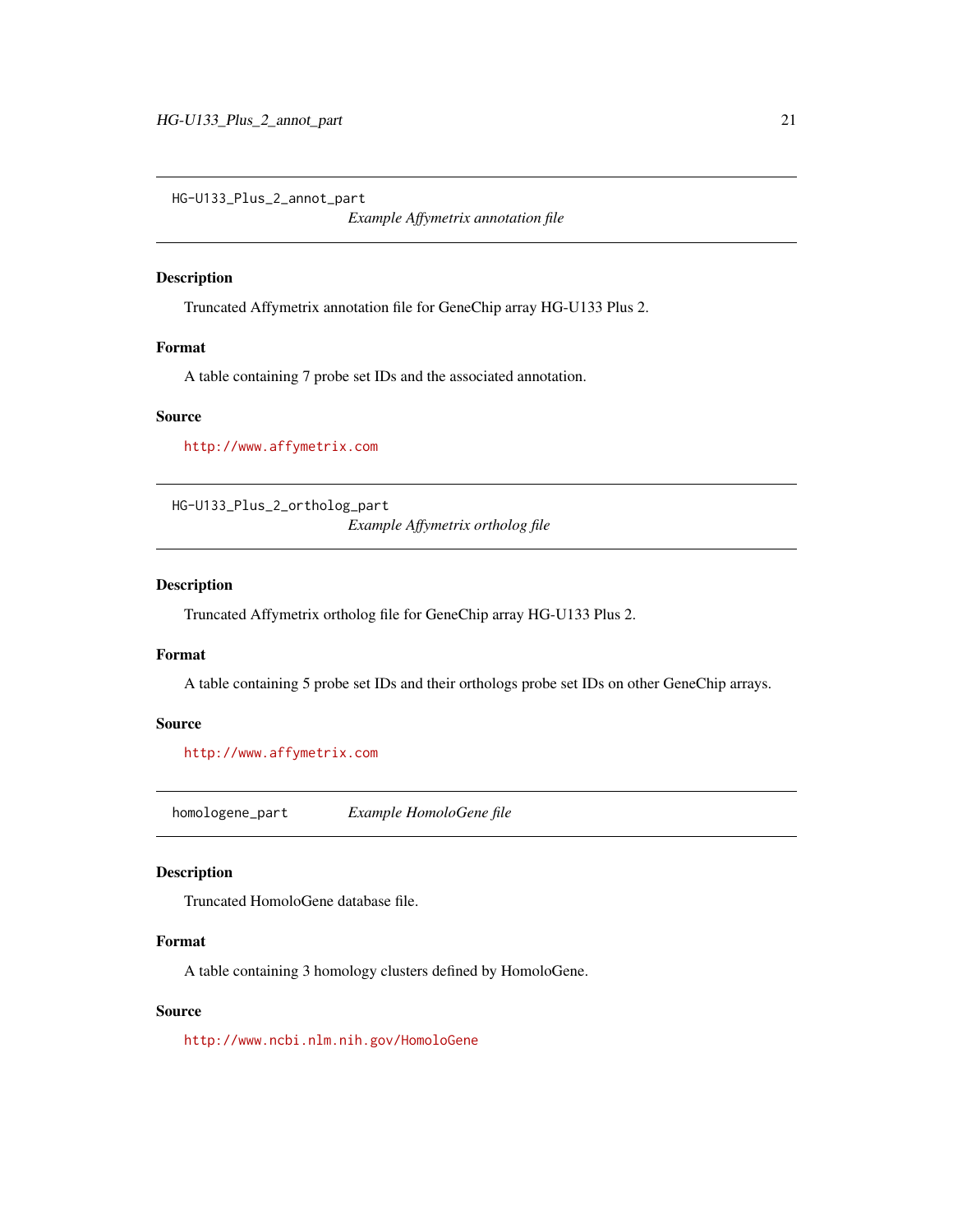<span id="page-21-0"></span>listToCharacterVector *Turn list into character vector*

# Description

Takes a list and returns a character vector by (separately) concatenating the vectors in the list.

# Usage

```
listToCharacterVector(lst,sep=' /// ')
```
#### Arguments

| lst | list object                                                                                      |
|-----|--------------------------------------------------------------------------------------------------|
| sep | character string specifying the separator to concatenate each elements of vectors<br>in the list |

# Details

The output vector has same length as the input list.

#### Value

v vector of length 'length(lst)' where the 'i'-th element contains the concatenation of the 'i'-th element of 'lst'.

# Author(s)

Alexandre Kuhn

# References

Kuhn et al. Cross-species and cross-platform gene expression studies with the Bioconductorcompliant R package 'annotationTools'. BMC Bioinformatics, 9:26 (2008)

# Examples

```
##an example list
lst<-vector('list',3)
lst[[1]]<-c('a1','a2')
lst[[2]]<-'b'
lst[[3]]<-c('c1','c2','c3')
##merge first 2 list elements
listToCharacterVector(lst,sep=', ')
```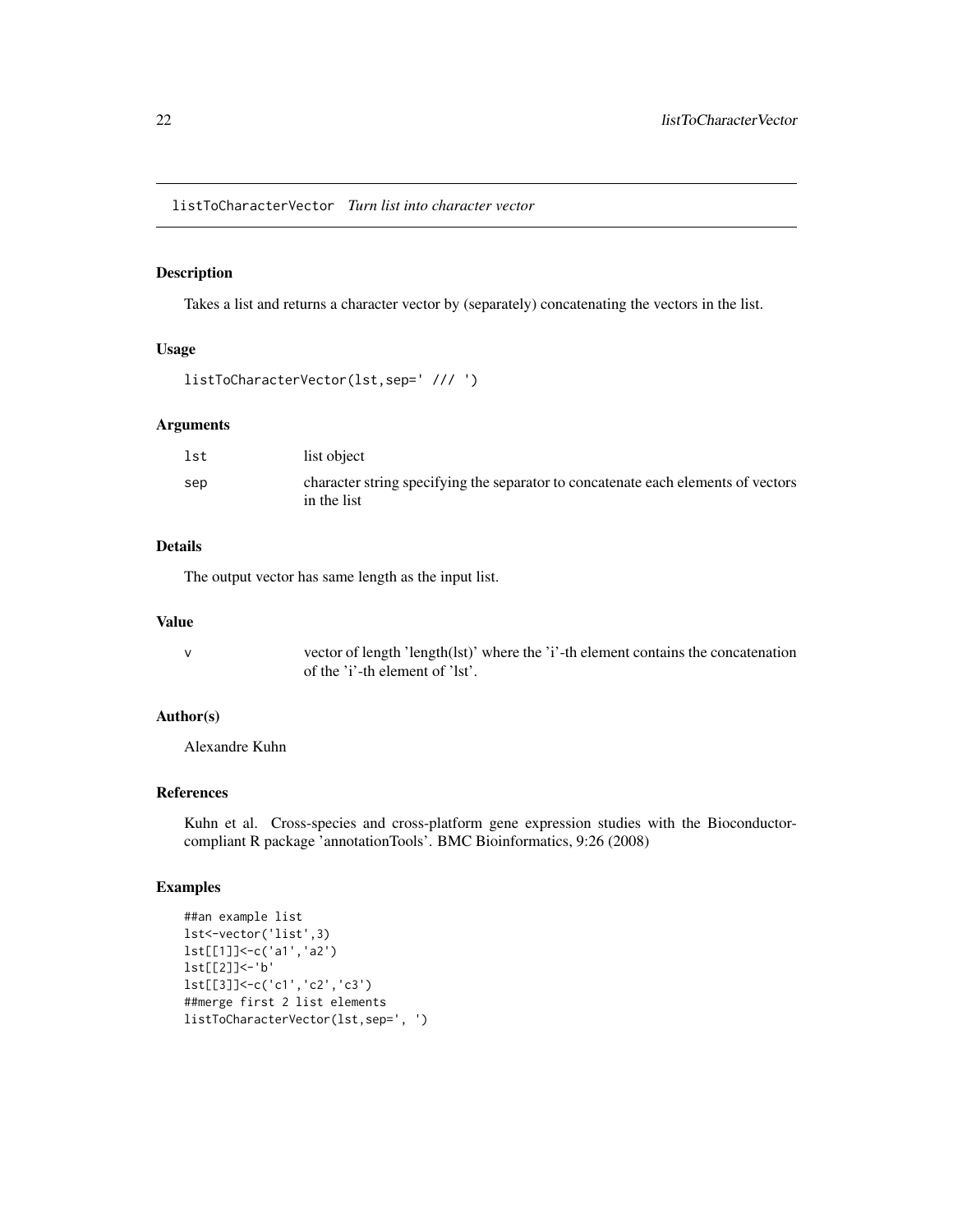<span id="page-22-0"></span>Mouse430\_2\_annot\_part *Example Affymetrix annotation file*

# Description

Truncated Affymetrix annotation file for GeneChip array Mouse 430 2.

# Format

A table containing 9 probe set IDs and the associated annotation.

# Source

<http://www.affymetrix.com>

ortho *ortho*

#### Description

Partial ortholog probe sets mapping table of MG-U74Av2 probe sets to HG-U133A probe sets. Generated with ps2ps.R and Affymetrix annotations for MG-U74Av2 and HG-U133A arrays. Used in the example cross-species analysis presented in the vignette of package annotationTools.

# Format

data.frame with 100 rows and 4 columns.

#### Source

<http://www.affymetrix.com> for Affymetrix annotations

ps2ps *Find orthologous/homologous probe sets across two different Affymetrix microarray formats using a table of orthologs*

# Description

Takes two Affymetrix annotation files, a table of orthologs (either 'gene\_orthologs' or the Homolo-Gene database), a target species ID and returns a mapping table with homologous/orthologous probe sets.

# Usage

ps2ps(annotation\_1,annotation\_2,ortholog,target\_species,probesets=NULL,tableType="homologene")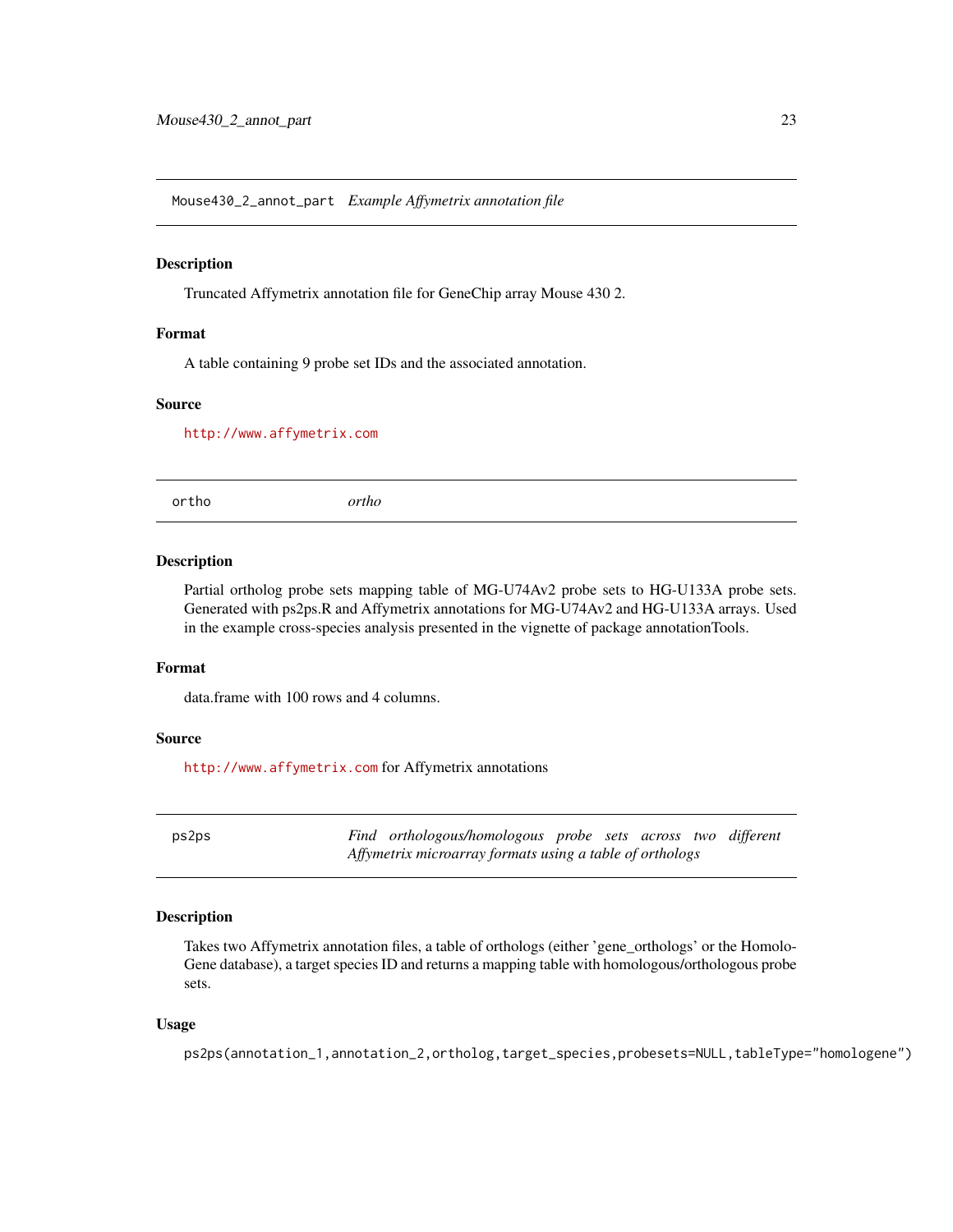# Arguments

| annotation_1 | A data frame with Affymetrix annotation for the source microarray format.                                                               |
|--------------|-----------------------------------------------------------------------------------------------------------------------------------------|
| annotation_2 | A data frame with Affymetrix annotation for the target microarray format.                                                               |
| ortholog     | A data.frame with the HomoloGene or 'gene_orthologs' database.                                                                          |
|              | target_species The target species identifier (i.e. the species corresponding to the target microar-<br>ray).                            |
| probesets    | A vector of probe set identifiers. If not specified, all probe sets on the source<br>microarray format are mapped (default).            |
| tableType    | Character string (either 'homologene' or 'gene_orthologs') specifying the type<br>of ortholog table used ('homologene' is the default). |

# Details

A table of orthologous/homologous probe sets is built by looking up gene IDs (corresponding to the probe sets on the source microarray array) in HomoloGene or 'gene\_orthologs' to find their orthologs, and identifying probe sets in the target microarray that probe the orthologous gene transcripts.

Affymetrix annotation files can be obtained from Affymetrix (http://www.affymetrix.com). A flat file database version can be obtained from HomoloGene (http://www.ncbi.nlm.nih.gov/HomoloGene) or from NCBI's 'Orthologs from Annotation pipeline' database, referred to as 'gene\_orthologs' (ftp.ncbi.nlm.nih.gov/gene/DATA/gene\_orthologs.gz). Target species ID are defined by the NCBI Taxonomy database (http://www.ncbi.nlm.nih.gov/Taxonomy)

#### Value

mappingTable A data.frame with four columns and as many rows as there are probe sets in the source annotation. Eache row corresponds to a probe set in the source annotation (column1), the corresponding gene IDs (column 2), the orthologous gene IDs in the target species (column 3), and the probe sets in the target annotation correspondin to the orthologous gene IDs (column 4).

# Author(s)

Alexandre Kuhn

#### **References**

Kuhn et al. Cross-species and cross-platform gene expression studies with the Bioconductorcompliant R package 'annotationTools'. BMC Bioinformatics, 9:26 (2008)

# Examples

```
## Not run:
##load Affymetrix annotations
annotMouse<-read.csv('Mouse430_2_annot.csv',colClasses='character',comment.char='#')
annotHuman<-read.csv('HG-U133A_annot.csv',colClasses='character',comment.char='#')
```
##load HomoloGene database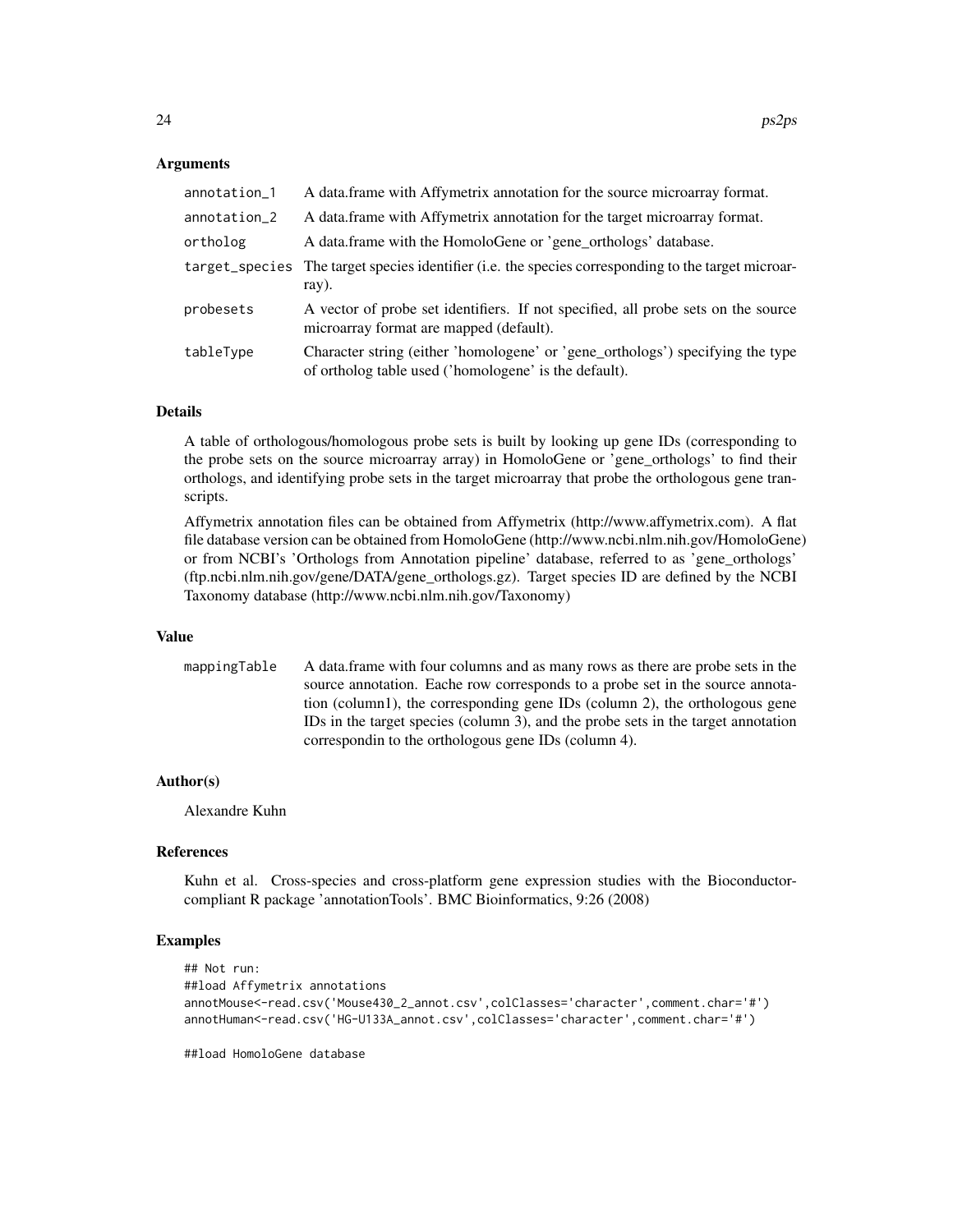# <span id="page-24-0"></span>table\_human 25

```
homologene<-read.delim('homologene.data',header=FALSE)
##define target species ID
homoSapiens_ID<-9609
##map all probe sets on mouse array Mouse 430 2.0 to their orthologs on human array HG-U133A
mappingTable<-ps2ps(annotMouse,annotHuman,homologene,homoSapiens_ID)
##write mapping table to disk
write.table(mappingTable,file='Mouse4302_HGU133A.txt',sep='\t',col.names=T,row.names=F,quote=FALSE)
##to map the first 10 probe sets given in the annotation only
mappingTable<-ps2ps(annotMouse,annotHuman,homologene,targetSpecies,probesets=annotMouse[1:10,1])
## End(Not run)
```
#### **Description**

Partial list of probe sets from differential expression analysis of Huntington's disease patients versus controls. Used in the example cross-species analysis presented in the vignette of package annotationTools.

# Format

data.frame with 188 rows (probe sets) and 12 columns.

#### Source

<http://hdbase.org/cgi-bin/welcome.cgi>

table\_mouse *table\\_mouse*

table\_human *table\\_human*

# **Description**

Top 100 probe sets from the differential expression analysis of CHL2 mice versus wild-type mice (MG-U74Av2). Used in the example cross-species analysis presented in the vignette of package annotationTools.

#### Format

data.frame with 100 rows and 8 columns

# Source

<http://hdbase.org/cgi-bin/welcome.cgi>